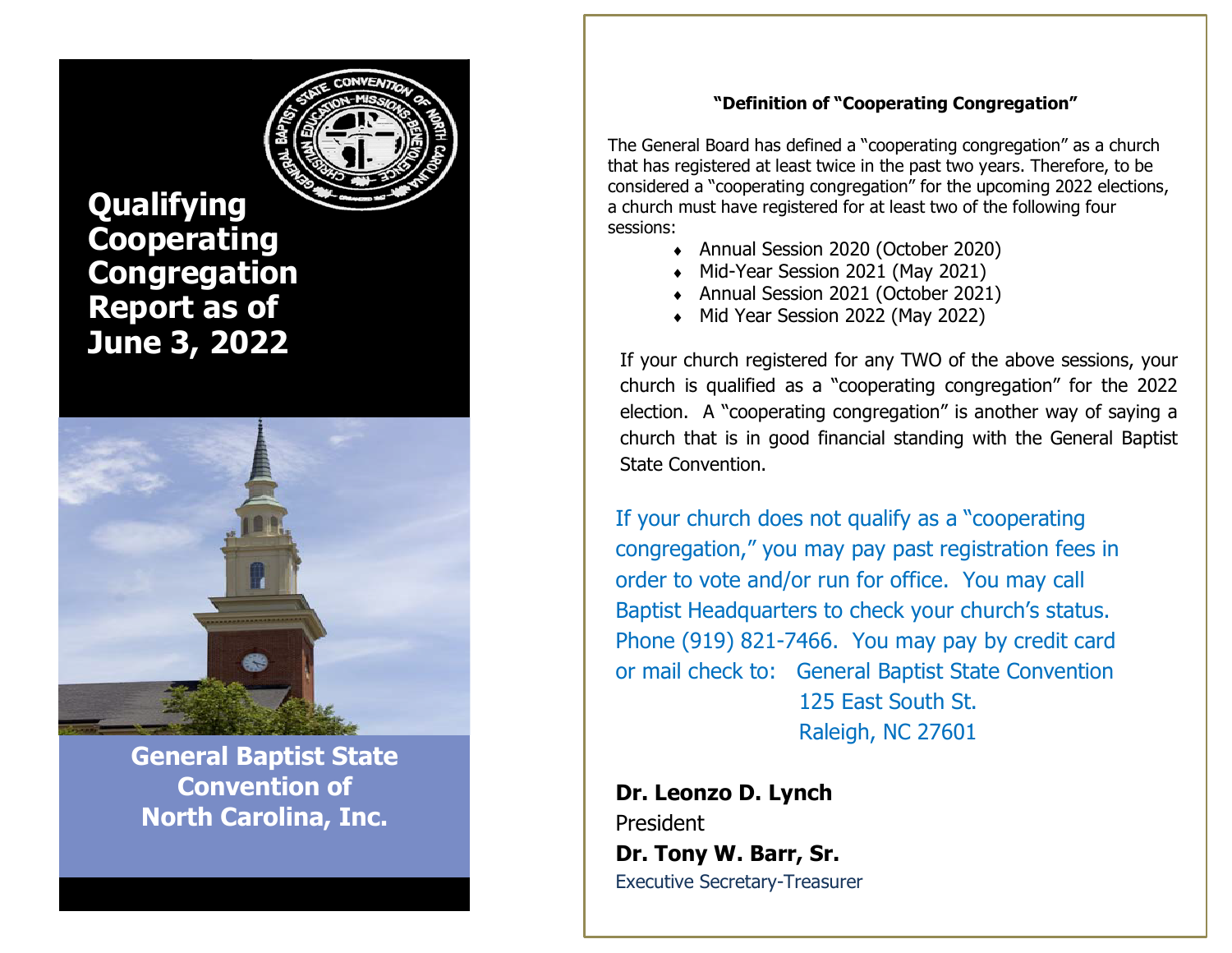|                                                                  | 2020<br>Church<br>Rep.-<br>Annual | 2021<br>Church<br>Rep.-Mid<br>Year | 2021<br>Church<br>Rep.-<br>Annual | 2022<br>Church<br>Rep.-Mid<br>Year | 2022 Mid-<br>Yr<br>Qualifying | 2022<br>Annual<br>Qualifying | Total    |
|------------------------------------------------------------------|-----------------------------------|------------------------------------|-----------------------------------|------------------------------------|-------------------------------|------------------------------|----------|
| Church, Location - Pastor                                        |                                   |                                    |                                   |                                    |                               |                              |          |
| Alexander Union Association, Ardeal Roseboro                     |                                   |                                    |                                   |                                    |                               |                              |          |
| Macedonia Baptist Church, Taylorsville, Vacant                   | 50.00                             | 0.00                               | 0.00                              | 0.00                               | 0.00                          | 0.00                         | 50.00    |
| <b>Total - Alexander Union Association</b>                       | 50.00                             | 0.00                               | 0.00                              | 0.00                               | 0.00                          | 0.00                         | 50.00    |
| <b>Bear Creek Association, Joe A Jackson</b>                     |                                   |                                    |                                   |                                    |                               |                              |          |
| Augusta Chapel Miss Baptist Church, Goldsboro, Brady Carmack     | 50.00                             | 0.00                               | 50.00                             | 0.00                               | 0.00                          | 0.00                         | 100.00   |
| Best Grove Miss Baptist Church, Goldsboro, Joe A Jackson         | 200.00                            | 200.00                             | 200.00                            | 200.00                             | 0.00                          | 0.00                         | 800.00   |
| First Baptist Church, Kinston, William K Raynor                  | 0.00                              | 50.00                              | 0.00                              | 0.00                               | 0.00                          | 0.00                         | 50.00    |
| Greater Mt. Zion Miss Baptist Church, Kinston, John Flowers, Sr  | 0.00                              | 0.00                               | 0.00                              | 75.00                              | 0.00                          | 0.00                         | 75.00    |
| Hooks Grove Miss Baptist Church, Pikeville, Harold Warren        | 75.00                             | 0.00                               | 75.00                             | 0.00                               | 0.00                          | 0.00                         | 150.00   |
| Liberty Grove Miss Baptist Church, Lagrange, Harold O Warren     | 75.00                             | 0.00                               | 50.00                             | 0.00                               | 0.00                          | 0.00                         | 125.00   |
| Mt. Calvary Miss Baptist Church, Goldsboro, Winford Galmon       | 75.00                             | 75.00                              | 0.00                              | 75.00                              | 0.00                          | 0.00                         | 225.00   |
| Rouse Chapel Missionary BC, LaGrange, Charles Kittrell           | 50.00                             | 50.00                              | 50.00                             | 75.00                              | 0.00                          | 0.00                         | 225.00   |
| St. Delight Miss Baptist Church, Walstonburg, Anthony Worrells   | 150.00                            | 0.00                               | 0.00                              | 0.00                               | 0.00                          | 0.00                         | 150.00   |
| St. Stephen Miss Baptist Church, Goldsboro, Malcom E Lewis       | 0.00                              | 0.00                               | 50.00                             | 50.00                              | 0.00                          | 0.00                         | 100.00   |
| Winn Chapel Miss Baptist Church, Mt. Olive, Charles Howard       | 50.00                             | 0.00                               | 0.00                              | 0.00                               | 0.00                          | 0.00                         | 50.00    |
| <b>Total - Bear Creek Association</b>                            | 725.00                            | 375.00                             | 475.00                            | 475.00                             | 0.00                          | 0.00                         | 2,050.00 |
| Brunswick - Waccamaw Association, Franklin Graham                |                                   |                                    |                                   |                                    |                               |                              |          |
| Greens Chapel Baptist Church, Bolton, Timothy Moss, Sr           | 50.00                             | 0.00                               | 0.00                              | 0.00                               | 0.00                          | 0.00                         | 50.00    |
| Little Iron Hill Baptist Church, Tarbor City                     | 75.00                             | 50.00                              | 50.00                             | 50.00                              | 0.00                          | 0.00                         | 225.00   |
| Welches Creek Baptist Church, Whiteville, Frederick Bryant       | 50.00                             | 0.00                               | 0.00                              | 0.00                               | 0.00                          | 0.00                         | 50.00    |
| Total - Brunswick - Waccamaw Association                         | 175.00                            | 50.00                              | 50.00                             | 50.00                              | 0.00                          | 0.00                         | 325.00   |
| Cedar Grove Association, Jerry O Wilson, Sr                      |                                   |                                    |                                   |                                    |                               |                              |          |
| Cedar Grove Association, Yanceyville, Jerry O Wilson, Sr         | 50.00                             | 0.00                               | 0.00                              | 0.00                               | 0.00                          | 0.00                         | 50.00    |
| Beulah Baptist Church, Leasburg, Jerry O Wilson, Sr              | 75.00                             | 75.00                              | 75.00                             | 0.00                               | 0.00                          | 0.00                         | 225.00   |
| Blue Stone Baptist Church, Pelham, Vacant                        | 150.00                            | 0.00                               | 150.00                            | 150.00                             | 0.00                          | 0.00                         | 450.00   |
| Browns Chapel Baptist Church, Gibsonville, Frankie T Jones, Sr   | 0.00                              | 150.00                             | 150.00                            | 150.00                             | 0.00                          | 0.00                         | 450.00   |
| Graves Chapel Baptist Church, Yanceyville, Kenneth E Walker      | 150.00                            | 0.00                               | 0.00                              | 0.00                               | 0.00                          | 0.00                         | 150.00   |
| High Rock Baptist Church, Blanch, Henry S Long                   | 150.00                            | 0.00                               | 150.00                            | 75.00                              | 0.00                          | 0.00                         | 375.00   |
| Kimes Chapel miss Baptist Church, Mebane, Tyrone J. Alston       | 150.00                            | 0.00                               | 0.00                              | 0.00                               | 0.00                          | 0.00                         | 150.00   |
| Providence Baptist Church, Yanceyville, Reginal Coleman          | 50.00                             | 0.00                               | 0.00                              | 0.00                               | 0.00                          | 0.00                         | 50.00    |
| Total - Cedar Grove Association                                  | 775.00                            | 225.00                             | 525.00                            | 375.00                             | 0.00                          | 0.00                         | 1,900.00 |
| County Line Association, Spotswood Burwell, Jr                   |                                   |                                    |                                   |                                    |                               |                              |          |
| Huntsville Baptist Church, Oxford, Gerald Latta                  | 0.00                              | 0.00                               | 0.00                              | 75.00                              | 0.00                          | 0.00                         | 75.00    |
| New Jonathan Creek Baptist Church, Oxford, Leroy S. Anderson, Jr | 75.00                             | 0.00                               | 0.00                              | 0.00                               | 0.00                          | 0.00                         | 75.00    |
| Penn Avenue Baptist Church, Oxford, Willie S Darby               | 0.00                              | 0.00                               | 0.00                              | 50.00                              | 0.00                          | 150.00                       | 200.00   |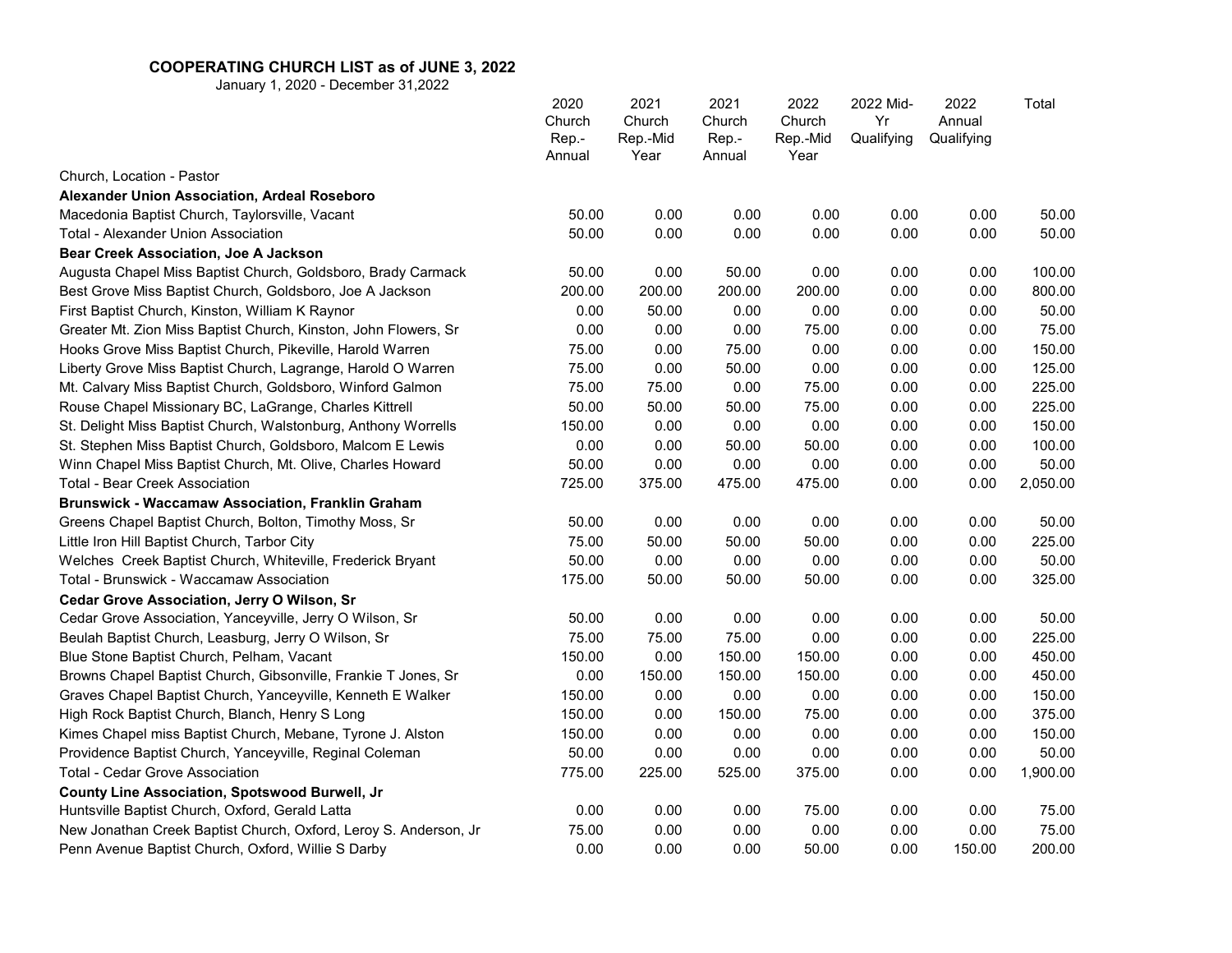| United<br>. Fellowship MBC.<br>Oxford. Jeanetta A Paschall<br>شhrıstıan | 50.00 | ა.00 | ა.00 | 0.00 | 0.00 | 0.00 | 50.00 |
|-------------------------------------------------------------------------|-------|------|------|------|------|------|-------|
|                                                                         |       |      |      |      |      |      |       |

|                                                                            | 2020<br>Church  | 2021<br>Church   | 2021<br>Church  | 2022<br>Church   | 2022 Mid-<br>Yr | 2022<br>Annual | Total    |
|----------------------------------------------------------------------------|-----------------|------------------|-----------------|------------------|-----------------|----------------|----------|
|                                                                            | Rep.-<br>Annual | Rep.-Mid<br>Year | Rep.-<br>Annual | Rep.-Mid<br>Year | Qualifying      | Qualifying     |          |
| Church, Location - Pastor                                                  |                 |                  |                 |                  |                 |                |          |
| Total - County Line Association                                            | 125.00          | 0.00             | 0.00            | 125.00           | 0.00            | 150.00         | 400.00   |
| Deep River Association, Cicero S Summers                                   |                 |                  |                 |                  |                 |                |          |
| Believers Baptist Church, Greensboro, Willie A. Graves, Jr                 | 0.00            | 0.00             | 50.00           | 0.00             | 0.00            | 0.00           | 50.00    |
| Edward Grove Miss Baptist Church, Liberty, Arnold Barton                   | 75.00           | 0.00             | 0.00            | 0.00             | 0.00            | 0.00           | 75.00    |
| First Calvary Baptist Church, Sanford, Thomas E Smith, Sr                  | 150.00          | 150.00           | 150.00          | 150.00           | 0.00            | 0.00           | 600.00   |
| <b>Total - Deep River Association</b>                                      | 225.00          | 150.00           | 200.00          | 150.00           | 0.00            | 0.00           | 725.00   |
| East Cedar Grove Association, George Crews, III                            |                 |                  |                 |                  |                 |                |          |
| Antioch Baptist Church, Durham, Michael D Page                             | 75.00           | 0.00             | 0.00            | 0.00             | 0.00            | 0.00           | 75.00    |
| First Calvary Baptist Church, Durham, Fredrick A Davis                     | 250.00          | 250.00           | 250.00          | 250.00           | 0.00            | 0.00           | 1,000.00 |
| Lawson Chapel Baptist Church, Roxboro, Langston D Logan, Sr                | 0.00            | 0.00             | 0.00            | 50.00            | 50.00           | 50.00          | 150.00   |
| Mt. Calvary Baptist Church, Bahama, James W Smith                          | 150.00          | 0.00             | 0.00            | 150.00           | 0.00            | 0.00           | 300.00   |
| Mt. Vernon Miss Baptist Church, Creedmoor, J. Eric Morgan                  | 0.00            | 0.00             | 150.00          | 0.00             | 0.00            | 0.00           | 150.00   |
| New Hope Granville Baptist Church, Oxford, James Isaac, III                | 0.00            | 175.00           | 175.00          | 0.00             | 0.00            | 0.00           | 350.00   |
| New Red Mountain Baptist Church, Rougemont, Larry G Wilson                 | 0.00            | 150.00           | 0.00            | 150.00           | 0.00            | 0.00           | 300.00   |
| Oak Grove Baptist Church, Oxford, Charles T Bullock                        | 0.00            | 150.00           | 150.00          | 150.00           | 0.00            | 0.00           | 450.00   |
| Pettiford Grove Baptist Church, Kittrell, Alvin B Downing, Sr              | 150.00          | 150.00           | 150.00          | 150.00           | 0.00            | 0.00           | 600.00   |
| St. John Miss Baptist Church, Durham, Robert L Daniels                     | 150.00          | 0.00             | 0.00            | 0.00             | 0.00            | 0.00           | 150.00   |
| Union Grove Baptist Church, Hurdle Mills, Rufus Johnson, Sr                | 0.00            | 0.00             | 175.00          | 0.00             | 0.00            | 0.00           | 175.00   |
| Union Miss Baptist Church, Durham, Prince R Rivers                         | 350.00          | 0.00             | 0.00            | 350.00           | 0.00            | 0.00           | 700.00   |
| <b>Total - East Cedar Grove Association</b>                                | 1,125.00        | 875.00           | 1,050.00        | 1,250.00         | 50.00           | 50.00          | 4,400.00 |
| <b>Ebenezer Association, Michael Hill</b>                                  |                 |                  |                 |                  |                 |                |          |
| First Greater Living Miss Baptist Church, Statesville, John O McDonald, Jr | 75.00           | 75.00            | 75.00           | 75.00            | 0.00            | 0.00           | 300.00   |
| Hopewell Baptist Church, Shelby, Lawrence Roseboro                         | 150.00          | 0.00             | 0.00            | 0.00             | 0.00            | 0.00           | 150.00   |
| Providence Miss Baptist Church, Lincolnton, Michael Hill                   | 75.00           | 75.00            | 75.00           | 75.00            | 0.00            | 0.00           | 300.00   |
| Shoal Creek Baptist Church, Earl, Michael Isaac                            | 0.00            | 0.00             | 150.00          | 0.00             | 0.00            | 0.00           | 150.00   |
| Washington Baptist Church, Waco, Melvin L Clark, Sr                        | 175.00          | 0.00             | 175.00          | 250.00           | 0.00            | 0.00           | 600.00   |
| <b>Total - Ebenezer Association</b>                                        | 475.00          | 150.00           | 475.00          | 400.00           | 0.00            | 0.00           | 1,500.00 |
| Franklin County Association, Stanley Dunston                               |                 |                  |                 |                  |                 |                |          |
| Bunn Chapel Baptist Church, Bunn, Michael Richardson                       | 75.00           | 0.00             | 0.00            | 0.00             | 0.00            | 0.00           | 75.00    |
| Nelson Chapel Baptist Church, Louisburg, Vacant                            | 0.00            | 50.00            | 0.00            | 0.00             | 0.00            | 0.00           | 50.00    |
| <b>Total - Franklin County Association</b>                                 | 75.00           | 50.00            | 0.00            | 0.00             | 0.00            | 0.00           | 125.00   |
| <b>Gaston County Association, Thomas Gillespie</b>                         |                 |                  |                 |                  |                 |                |          |
| Center Baptist Church, Gastonia, Pierre J Crawford                         | 200.00          | 200.00           | 200.00          | 175.00           | 0.00            | 0.00           | 775.00   |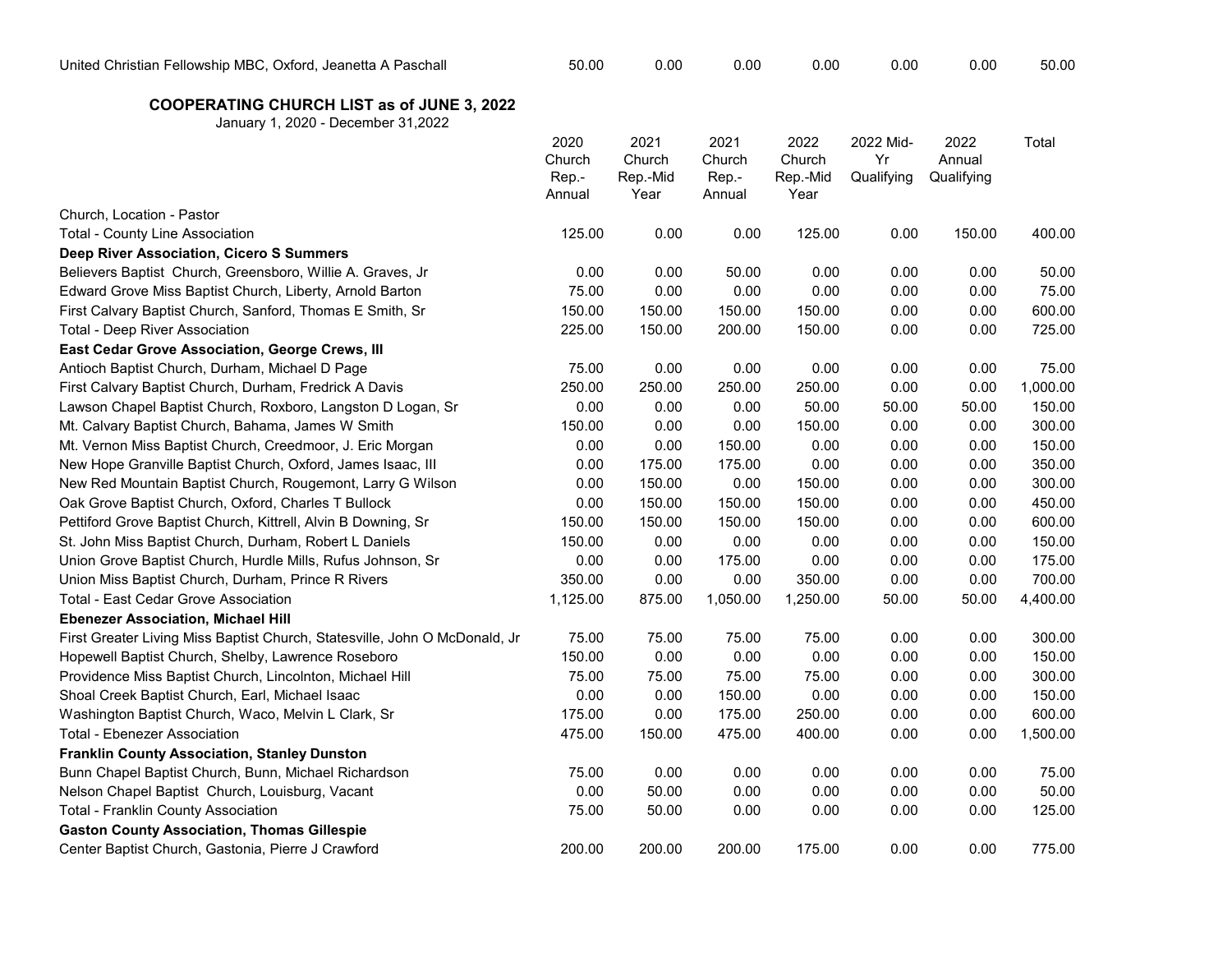| Gold Hill Baptist Church, Stanley, Vacant                                                | 0.00                              | 0.00                               | 150.00                            | 0.00                               | 0.00                          | 0.00                         | 150.00   |
|------------------------------------------------------------------------------------------|-----------------------------------|------------------------------------|-----------------------------------|------------------------------------|-------------------------------|------------------------------|----------|
| Mt. Pisgah Baptist Church, Gastonia, Robert O Setzer                                     | 150.00                            | 0.00                               | 0.00                              | 0.00                               | 0.00                          | 0.00                         | 150.00   |
| Tabernacle Baptist Church, Gastonia, Benjamin Hinton                                     | 0.00                              | 0.00                               | 0.00                              | 225.00                             | 225.00                        | 225.00                       | 675.00   |
| <b>COOPERATING CHURCH LIST as of JUNE 3, 2022</b><br>January 1, 2020 - December 31, 2022 |                                   |                                    |                                   |                                    |                               |                              |          |
|                                                                                          | 2020<br>Church<br>Rep.-<br>Annual | 2021<br>Church<br>Rep.-Mid<br>Year | 2021<br>Church<br>Rep.-<br>Annual | 2022<br>Church<br>Rep.-Mid<br>Year | 2022 Mid-<br>Yr<br>Qualifying | 2022<br>Annual<br>Qualifying | Total    |
| Church, Location - Pastor                                                                |                                   |                                    |                                   |                                    |                               |                              |          |
| <b>Total - Gaston County Association</b>                                                 | 350.00                            | 200.00                             | 350.00                            | 400.00                             | 225.00                        | 225.00                       | 1,750.00 |
| Gold Hill Association, J.K. Miller                                                       |                                   |                                    |                                   |                                    |                               |                              |          |
| New Zion Miss Baptist Church, Spindale, Billy J Ramseur                                  | 0.00                              | 0.00                               | 0.00                              | 75.00                              | 75.00                         | 0.00                         | 150.00   |
| Total - Gold Hill Association                                                            | 0.00                              | 0.00                               | 0.00                              | 75.00                              | 75.00                         | 0.00                         | 150.00   |
| <b>Guilford Association, Dwight I Hash</b>                                               |                                   |                                    |                                   |                                    |                               |                              |          |
| Bethlehem Baptist Church, Winston-Salem, Dwight I Hash                                   | 150.00                            | 150.00                             | 150.00                            | 0.00                               | 0.00                          | 0.00                         | 450.00   |
| Elm Grove Baptist Church, Reidsville                                                     | 0.00                              | 150.00                             | 0.00                              | 0.00                               | 0.00                          | 0.00                         | 150.00   |
| <b>Guilford Educational, Browns Summit</b>                                               | 0.00                              | 0.00                               | 0.00                              | 300.00                             | 0.00                          | 0.00                         | 300.00   |
| St. James Miss Baptist Church, Winston-Salem, Mack McConnel                              | 0.00                              | 0.00                               | 0.00                              | 50.00                              | 0.00                          | 0.00                         | 50.00    |
| <b>Total - Guilford Association</b>                                                      | 150.00                            | 300.00                             | 150.00                            | 350.00                             | 0.00                          | 0.00                         | 950.00   |
| Hammond Creek Association, Quinton Williamson                                            |                                   |                                    |                                   |                                    |                               |                              |          |
| Hammond Creek Association, Elizabethtown, NC, Quinton Williamson                         | 150.00                            | 0.00                               | 0.00                              | 0.00                               | 0.00                          | 0.00                         | 150.00   |
| Jerusalem Baptist Church, Council, Priscilla L. Jackson                                  | 50.00                             | 0.00                               | 0.00                              | 50.00                              | 0.00                          | 0.00                         | 100.00   |
| Kitchen Branch MBC, Council, Anthony Gause                                               | 50.00                             | 0.00                               | 0.00                              | 0.00                               | 0.00                          | 0.00                         | 50.00    |
| New Hope Baptist Church, Clarkton, Andrew Pabon                                          | 75.00                             | 0.00                               | 0.00                              | 0.00                               | 0.00                          | 0.00                         | 75.00    |
| Piney Grove Miss Baptist Church, Council, Carl L Smith                                   | 50.00                             | 0.00                               | 50.00                             | 0.00                               | 0.00                          | 0.00                         | 100.00   |
| Total - Hammond Creek Association                                                        | 375.00                            | 0.00                               | 50.00                             | 50.00                              | 0.00                          | 0.00                         | 475.00   |
| Hertford County & Vicinity Baptist Association, Roosevelt Whitehead                      |                                   |                                    |                                   |                                    |                               |                              |          |
| First Baptist Church, Winton, Roosevelt Whitehead                                        | 50.00                             | 0.00                               | 50.00                             | 75.00                              | 0.00                          | 0.00                         | 175.00   |
| Newsome Grove Miss Baptist Church, Ahoskie, Katrina Futrell                              | 75.00                             | 50.00                              | 50.00                             | 0.00                               | 0.00                          | 0.00                         | 175.00   |
| Total - Hertford County & Vicinity Baptist Association                                   | 125.00                            | 50.00                              | 100.00                            | 75.00                              | 0.00                          | 0.00                         | 350.00   |
| <b>High Point Association, Billy Holder</b>                                              |                                   |                                    |                                   |                                    |                               |                              |          |
| High Point Association, Winston-Salem, Billy Holder                                      | 0.00                              | 0.00                               | 350.00                            | 0.00                               | 0.00                          | 0.00                         | 350.00   |
| Greater Life Miss Baptist Church, Burlington, Ronnie L McLaughlin                        | 50.00                             | 50.00                              | 0.00                              | 0.00                               | 0.00                          | 0.00                         | 100.00   |
| Jones Chapel Miss Baptist Church, Reidsville, Vacant                                     | 0.00                              | 0.00                               | 0.00                              | 75.00                              | 0.00                          | 0.00                         | 75.00    |
| Morning Star Baptist Church, Winston-Salem, Dennis Leach                                 | 150.00                            | 150.00                             | 150.00                            | 175.00                             | 0.00                          | 0.00                         | 625.00   |
| Oak Ridge First Baptist Church, Oak Ridge, James A Webster                               | 0.00                              | 0.00                               | 150.00                            | 0.00                               | 0.00                          | 0.00                         | 150.00   |
| Sharon Baptist Church, Stoneville, Kenny Moore                                           | 175.00                            | 0.00                               | 0.00                              | 0.00                               | 0.00                          | 0.00                         | 175.00   |
| Total - High Point Association                                                           | 375.00                            | 200.00                             | 650.00                            | 250.00                             | 0.00                          | 0.00                         | 1,475.00 |
| <b>Hyde County Association, Reginald Saunders</b>                                        |                                   |                                    |                                   |                                    |                               |                              |          |
| Mt. Pilgrim Baptist Church, Engelhard, Selma S. Hunter                                   | 50.00                             | 0.00                               | 50.00                             | 0.00                               | 0.00                          | 0.00                         | 100.00   |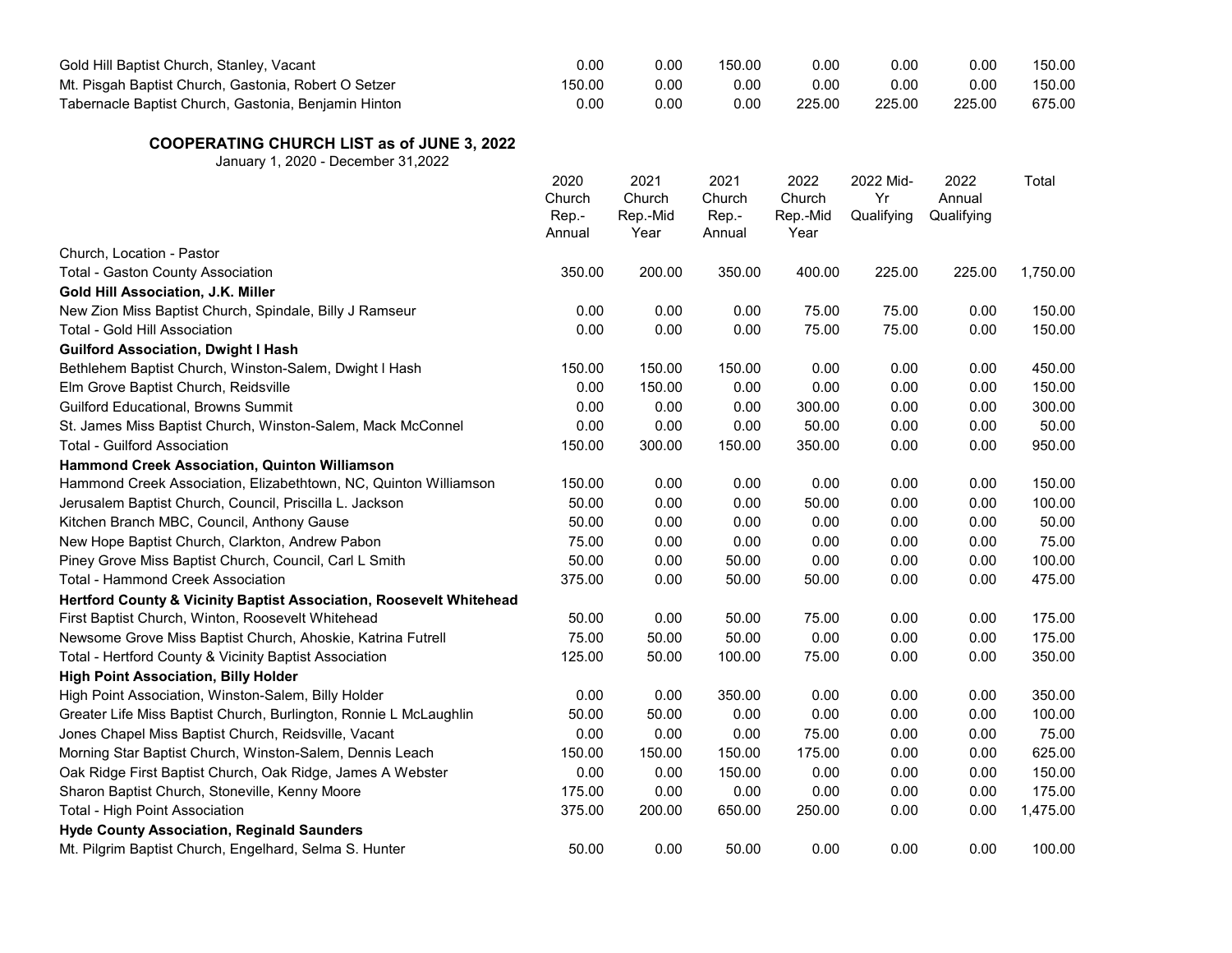| St. Lydia Baptist Church, Swan Quarter, Selma S. Hunter<br>Total - Hyde County Association | 50.00<br>100.00                   | 50.00<br>50.00                     | 50.00<br>100.00                   | 0.00<br>0.00                       | 0.00<br>0.00                  | 0.00<br>0.00                 | 150.00<br>250.00 |
|--------------------------------------------------------------------------------------------|-----------------------------------|------------------------------------|-----------------------------------|------------------------------------|-------------------------------|------------------------------|------------------|
| <b>COOPERATING CHURCH LIST as of JUNE 3, 2022</b><br>January 1, 2020 - December 31,2022    |                                   |                                    |                                   |                                    |                               |                              |                  |
|                                                                                            | 2020<br>Church<br>Rep.-<br>Annual | 2021<br>Church<br>Rep.-Mid<br>Year | 2021<br>Church<br>Rep.-<br>Annual | 2022<br>Church<br>Rep.-Mid<br>Year | 2022 Mid-<br>Yr<br>Qualifying | 2022<br>Annual<br>Qualifying | Total            |
| Church, Location - Pastor                                                                  |                                   |                                    |                                   |                                    |                               |                              |                  |
| Johnston District Association, Argo E. Matthews                                            |                                   |                                    |                                   |                                    |                               |                              |                  |
| Fully Committed Baptist Church, Raleigh, Gail Gilley                                       | 50.00                             | 0.00                               | 75.00                             | 75.00                              | 0.00                          | 0.00                         | 200.00           |
| Galilee Baptist Church, Smithfield, Anthony Raeford                                        | 0.00                              | 0.00                               | 0.00                              | 50.00                              | 0.00                          | 50.00                        | 100.00           |
| Good Samaritian Baptist Church, Garner, James K Herder                                     | 150.00                            | 0.00                               | 150.00                            | 150.00                             | 0.00                          | 0.00                         | 450.00           |
| Johnston Piney Grove Miss Baptist Church, Clayton, Theodore Breeden                        | 0.00                              | 175.00                             | 175.00                            | 175.00                             | 0.00                          | 0.00                         | 525.00           |
| Macedonia New Life Church, Raleigh, Joe L Stevenson                                        | 200.00                            | 0.00                               | 0.00                              | 200.00                             | 0.00                          | 0.00                         | 400.00           |
| Mt. Peace Baptist Church, Raleigh, J. Vincent Terry, Sr                                    | 350.00                            | 0.00                               | 0.00                              | 350.00                             | 0.00                          | 0.00                         | 700.00           |
| Spring Hill Miss Baptist Church, Zebulon, Dan Terry                                        | 75.00                             | 0.00                               | 0.00                              | 0.00                               | 0.00                          | 0.00                         | 75.00            |
| St. Amanda Baptist Church, Garner, Argo E. Matthews                                        | 150.00                            | 0.00                               | 0.00                              | 150.00                             | 0.00                          | 150.00                       | 450.00           |
| Strickland Grove Miss Baptist Church, Four Oaks, Letaz S. Jones                            | 0.00                              | 0.00                               | 0.00                              | 75.00                              | 0.00                          | 75.00                        | 150.00           |
| Total - Johnston District Association                                                      | 975.00                            | 175.00                             | 400.00                            | 1,225.00                           | 0.00                          | 275.00                       | 3,050.00         |
| Kenansville Eastern Association, Anthony J Connors                                         |                                   |                                    |                                   |                                    |                               |                              |                  |
| Friendship Miss Baptist Church, Rocky Point, Vacant                                        | 50.00                             | 0.00                               | 0.00                              | 0.00                               | 0.00                          | 0.00                         | 50.00            |
| Hall's Chapel Baptist Church, Burgaw, Kimberly Walker                                      | 50.00                             | 50.00                              | 50.00                             | 50.00                              | 0.00                          | 0.00                         | 200.00           |
| Hills Chapel Baptist Church, Rocky Point, Anthony Hicks                                    | 0.00                              | 0.00                               | 0.00                              | 75.00                              | 0.00                          | 0.00                         | 75.00            |
| Mount Gilead Miss Baptist Church, Mt. Olive, Michael McDougald                             | 150.00                            | 0.00                               | 150.00                            | 150.00                             | 0.00                          | 0.00                         | 450.00           |
| St. John Baptist Church, Rocky Point, William Peterson                                     | 50.00                             | 0.00                               | 50.00                             | 0.00                               | 0.00                          | 0.00                         | 100.00           |
| Stevens Chapel Church, Goldsboro, Odell Moore                                              | 50.00                             | 0.00                               | 50.00                             | 0.00                               | 0.00                          | 0.00                         | 100.00           |
| Total - Kenansville Eastern Association                                                    | 350.00                            | 50.00                              | 300.00                            | 275.00                             | 0.00                          | 0.00                         | 975.00           |
| Lane Creek Association, Raymond Jordan                                                     |                                   |                                    |                                   |                                    |                               |                              |                  |
| Belmont Miss Baptist Church, Monroe, Jimmy M Sanders                                       | 50.00                             | 0.00                               | 0.00                              | 0.00                               | 0.00                          | 0.00                         | 50.00            |
| Mt. Moriah Miss Baptist Church, Marshville, J.N. Coble                                     | 75.00                             | 0.00                               | 75.00                             | 50.00                              | 0.00                          | 0.00                         | 200.00           |
| New Shiloh Baptist Church, Charlotte, Charles M Booker                                     | 75.00                             | 0.00                               | 75.00                             | 0.00                               | 0.00                          | 0.00                         | 150.00           |
| Piney Grove East Baptist Church, Wingate, Matthew D. Rouse, III                            | 175.00                            | 175.00                             | 0.00                              | 175.00                             | 0.00                          | 0.00                         | 525.00           |
| Union Chapel Baptist Church, Monroe, J. W. Threatt                                         | 0.00                              | 0.00                               | 0.00                              | 75.00                              | 0.00                          | 0.00                         | 75.00            |
| <b>Total - Lane Creek Association</b>                                                      | 375.00                            | 175.00                             | 150.00                            | 300.00                             | 0.00                          | 0.00                         | 1,000.00         |
| <b>Lumber River Association, Jerome Billups</b>                                            |                                   |                                    |                                   |                                    |                               |                              |                  |
| Cedar Grove Baptist Church, St. Pauls, James R Raye                                        | 0.00                              | 0.00                               | 0.00                              | 75.00                              | 0.00                          | 0.00                         | 75.00            |
| First Baptist Church, Lumberton, Paul G Matthews                                           | 0.00                              | 0.00                               | 0.00                              | 150.00                             | 0.00                          | 0.00                         | 150.00           |
| Greenville Baptist Church, Lumberton, Jerome Billups                                       | 50.00                             | 50.00                              | 150.00                            | 0.00                               | 0.00                          | 0.00                         | 250.00           |
| Oak Grove Miss Baptist Church, Fairmont, Jerrod Moultrie                                   | 0.00                              | 0.00                               | 0.00                              | 50.00                              | 0.00                          | 0.00                         | 50.00            |
| Pleasant Hill First Baptist Church, Fairmont, Rex Anderson                                 | 175.00                            | 175.00                             | 175.00                            | 175.00                             | 0.00                          | 0.00                         | 700.00           |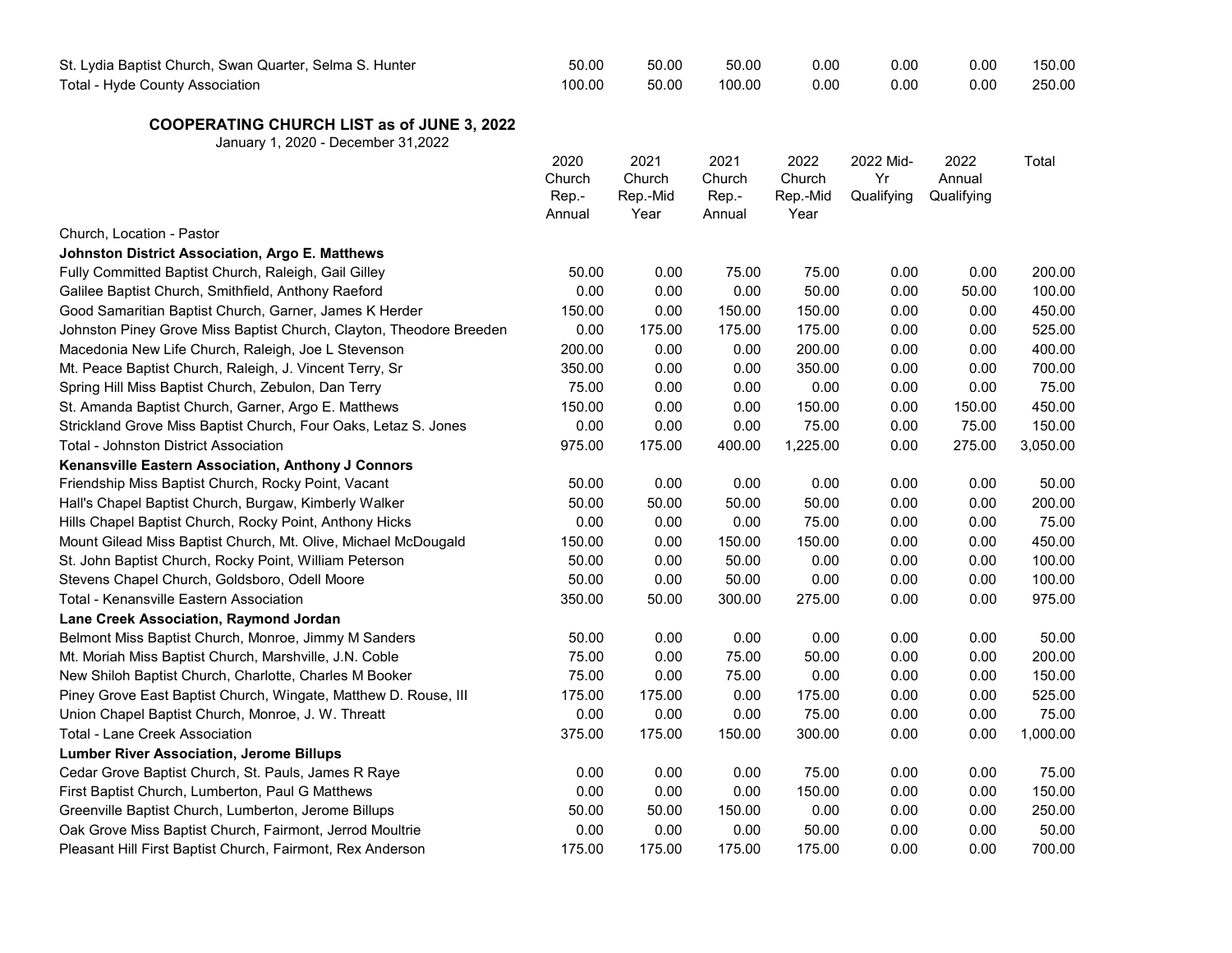| Sandy Grove Miss Baptist Church, Lumberton, Kelvin Barnes                                | 0.00                              | 0.00                               | 0.00                              | 175.00                             | 175.00                        | 175.00                       | 525.00   |
|------------------------------------------------------------------------------------------|-----------------------------------|------------------------------------|-----------------------------------|------------------------------------|-------------------------------|------------------------------|----------|
| Star Of Bethlehem Baptist Church, Fairmont, Sammy L Shopeshire                           | 0.00                              | 150.00                             | 150.00                            | 0.00                               | 0.00                          | 0.00                         | 300.00   |
| Total - Lumber River Association                                                         | 225.00                            | 375.00                             | 475.00                            | 625.00                             | 175.00                        | 175.00                       | 2,050.00 |
| Middle Baptist Association, Opie Terrell, Sr                                             |                                   |                                    |                                   |                                    |                               |                              |          |
| Davis Chapel Baptist Church, Henderson, Charles Terrintine                               | 75.00                             | 0.00                               | 0.00                              | 150.00                             | 0.00                          | 0.00                         | 225.00   |
| <b>COOPERATING CHURCH LIST as of JUNE 3, 2022</b><br>January 1, 2020 - December 31, 2022 |                                   |                                    |                                   |                                    |                               |                              |          |
|                                                                                          | 2020<br>Church<br>Rep.-<br>Annual | 2021<br>Church<br>Rep.-Mid<br>Year | 2021<br>Church<br>Rep.-<br>Annual | 2022<br>Church<br>Rep.-Mid<br>Year | 2022 Mid-<br>Yr<br>Qualifying | 2022<br>Annual<br>Qualifying | Total    |
| Church, Location - Pastor                                                                |                                   |                                    |                                   |                                    |                               |                              |          |
| Grace Miss Baptist Church, Kittrell, Clarence J Lemay                                    | 75.00                             | 0.00                               | 0.00                              | 75.00                              | 0.00                          | 0.00                         | 150.00   |
| Hawkins Chapel Church, Franklinton, Kenneth Williams                                     | 75.00                             | 0.00                               | 0.00                              | 0.00                               | 0.00                          | 0.00                         | 75.00    |
| Total - Middle Baptist Association                                                       | 225.00                            | 0.00                               | 0.00                              | 225.00                             | 0.00                          | 0.00                         | 450.00   |
| Middle District Association, Reginald A Wells                                            |                                   |                                    |                                   |                                    |                               |                              |          |
| Bethlehem Miss Baptist Church, Winnabow, Rodney Gore                                     | 50.00                             | 0.00                               | 50.00                             | 75.00                              | 0.00                          | 0.00                         | 175.00   |
| Ebenezer Miss Baptist Church, Wilmington, Albert L Gee                                   | 150.00                            | 150.00                             | 150.00                            | 150.00                             | 0.00                          | 0.00                         | 600.00   |
| Falling Run Baptist Church, Fayetteville, Reginald A Wells                               | 150.00                            | 150.00                             | 150.00                            | 150.00                             | 0.00                          | 0.00                         | 600.00   |
| First Baptist Church, Rose Hill, William K Raynor                                        | 75.00                             | 0.00                               | 0.00                              | 0.00                               | 0.00                          | 0.00                         | 75.00    |
| Hawes Chapel Baptist Church, Atkinson, Grady Fennell                                     | 75.00                             | 0.00                               | 0.00                              | 0.00                               | 0.00                          | 0.00                         | 75.00    |
| Macedonia Miss Baptist Church, Wilmington, Terry L Henry                                 | 0.00                              | 0.00                               | 0.00                              | 250.00                             | 250.00                        | 250.00                       | 750.00   |
| Mt. Calvary Miss Baptist Church, Wilmington, Roosevelt Baxter                            | 0.00                              | 0.00                               | 175.00                            | 0.00                               | 0.00                          | 0.00                         | 175.00   |
| Mt. Elam Baptist Church, Harrells, Handy Gunter                                          | 0.00                              | 0.00                               | 50.00                             | 0.00                               | 0.00                          | 0.00                         | 50.00    |
| Pike Creek Miss Baptist Church, Burgaw, Arthur Kornegay                                  | 150.00                            | 0.00                               | 300.00                            | 0.00                               | 0.00                          | 0.00                         | 450.00   |
| Shiloh Miss Baptist Church, Wilmington, Reginald Barnes, Sr                              | 75.00                             | 75.00                              | 150.00                            | 75.00                              | 0.00                          | 0.00                         | 375.00   |
| Total - Middle District Association                                                      | 725.00                            | 375.00                             | 1,025.00                          | 700.00                             | 250.00                        | 250.00                       | 3,325.00 |
| <b>Middle Ground Association, Samuel E. Chance</b>                                       |                                   |                                    |                                   |                                    |                               |                              |          |
| Mayo Chapel Baptist Church, Tarboro, Walter Cherry, Jr                                   | 75.00                             | 0.00                               | 0.00                              | 0.00                               | 0.00                          | 0.00                         | 75.00    |
| New Wynn Chapel Miss Baptist Church, Bethel, James T Lindsey, Sr                         | 150.00                            | 0.00                               | 50.00                             | 0.00                               | 0.00                          | 0.00                         | 200.00   |
| Olive Branch Baptist Church, Parmele, Samuel E. Chance                                   | 75.00                             | 50.00                              | 0.00                              | 0.00                               | 0.00                          | 0.00                         | 125.00   |
| Second Zion Grove Baptist Church, Plymouth, Herbert Judson                               | 150.00                            | 0.00                               | 0.00                              | 0.00                               | 0.00                          | 0.00                         | 150.00   |
| St. John Baptist Church, Stokes, Gregory Black                                           | 150.00                            | 0.00                               | 0.00                              | 0.00                               | 0.00                          | 0.00                         | 150.00   |
| St. Matthews Miss Baptist Church, Battleboro, Walter Cherry, Jr                          | 50.00                             | 0.00                               | 0.00                              | 0.00                               | 0.00                          | 0.00                         | 50.00    |
| Total - Middle Ground Association                                                        | 650.00                            | 50.00                              | 50.00                             | 0.00                               | 0.00                          | 0.00                         | 750.00   |
| Mountain & Catawba Association, David E Roberts, III                                     |                                   |                                    |                                   |                                    |                               |                              |          |
| Antioch Baptist Church, Cleveland, Maurice Lackey                                        | 0.00                              | 0.00                               | 0.00                              | 75.00                              | 0.00                          | 0.00                         | 75.00    |
| Friendship Baptist Church, Hickory, Antonio Logan                                        | 0.00                              | 0.00                               | 150.00                            | 0.00                               | 0.00                          | 0.00                         | 150.00   |
| Morning Star First Baptist Church, Hickory, David E Roberts, III                         | 175.00                            | 175.00                             | 0.00                              | 175.00                             | 0.00                          | 0.00                         | 525.00   |
| Mt. Zion Baptist Church, Valdese, Vacant                                                 | 0.00                              | 0.00                               | 75.00                             | 0.00                               | 0.00                          | 0.00                         | 75.00    |
| Third Creek Baptist Church, Stony Point, Tommy Carpenter                                 | 150.00                            | 0.00                               | 75.00                             | 0.00                               | 0.00                          | 0.00                         | 225.00   |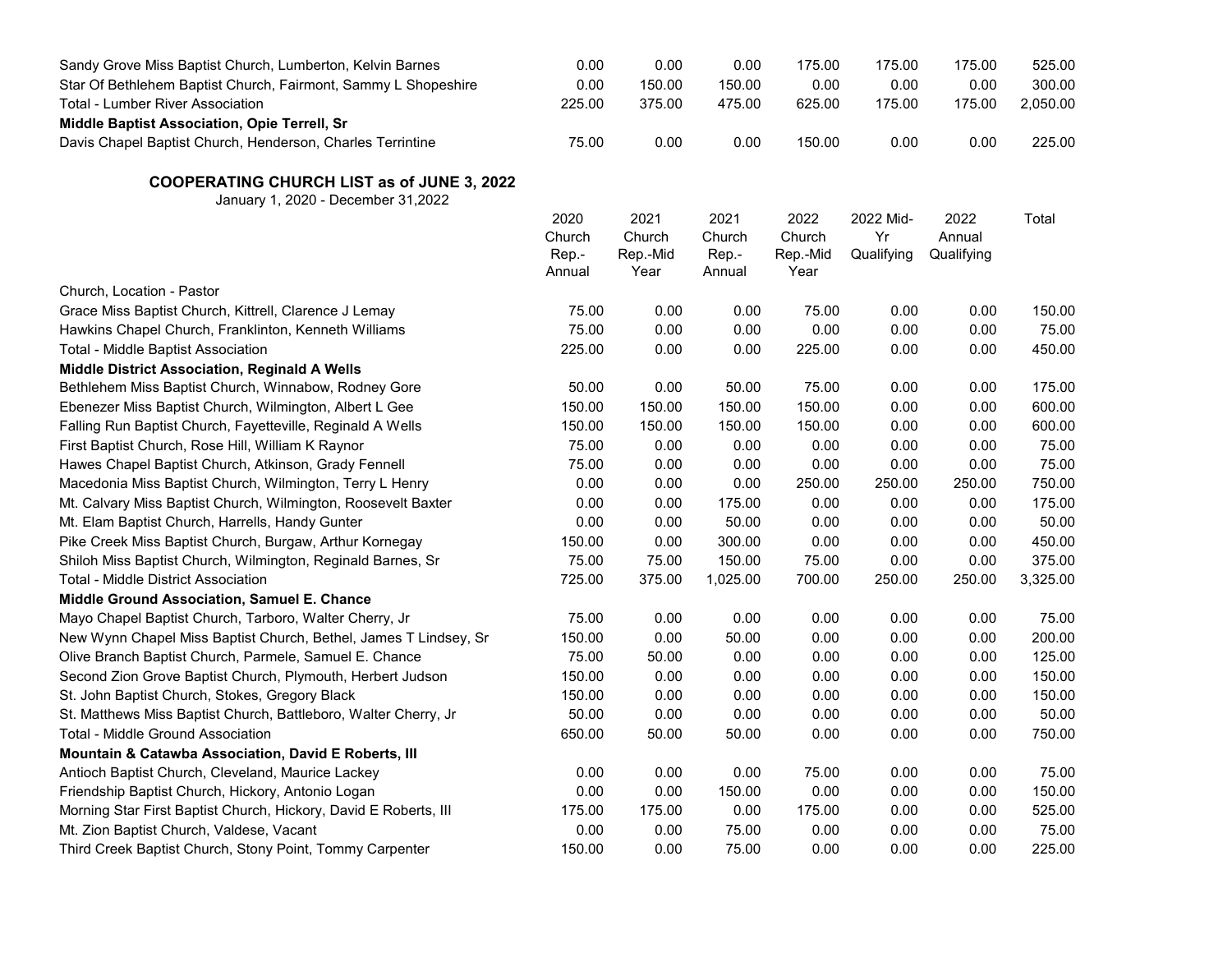| Total - Mountain & Catawba Association                                                  | 325.00          | 175.00           | 300.00          | 250.00           | 0.00            | 0.00           | 1,050.00 |
|-----------------------------------------------------------------------------------------|-----------------|------------------|-----------------|------------------|-----------------|----------------|----------|
| <b>Mud Creek Association, Spencer Jones</b>                                             |                 |                  |                 |                  |                 |                |          |
| Bethel A Baptist Church, Brevard, Larry Davis                                           | 0.00            | 0.00             | 0.00            | 75.00            | 75.00           | 75.00          | 225.00   |
| Tabernacle Miss Baptist Church, Asheville, John W Brewster                              | 150.00          | 0.00             | 150.00          | 175.00           | 0.00            | 0.00           | 475.00   |
| Tried Stone Miss Baptist Church, Asheville, Alfred E Blount                             | 175.00          | 175.00           | 175.00          | 175.00           | 0.00            | 0.00           | 700.00   |
| Total - Mud Creek Association                                                           | 325.00          | 175.00           | 325.00          | 425.00           | 75.00           | 75.00          | 1,400.00 |
| <b>COOPERATING CHURCH LIST as of JUNE 3, 2022</b><br>January 1, 2020 - December 31,2022 |                 |                  |                 |                  |                 |                |          |
|                                                                                         | 2020<br>Church  | 2021<br>Church   | 2021<br>Church  | 2022<br>Church   | 2022 Mid-<br>Yr | 2022<br>Annual | Total    |
|                                                                                         | Rep.-<br>Annual | Rep.-Mid<br>Year | Rep.-<br>Annual | Rep.-Mid<br>Year | Qualifying      | Qualifying     |          |
| Church, Location - Pastor                                                               |                 |                  |                 |                  |                 |                |          |
| <b>Neuse River Association, O.D. Sykes</b>                                              |                 |                  |                 |                  |                 |                |          |
| Bethlehem Miss Baptist Church, Tarboro, Wayne Hines                                     | 0.00            | 0.00             | 0.00            | 150.00           | 0.00            | 0.00           | 150.00   |
| Crowell Baptist Church, Tillery, Gregory L. Evans                                       | 75.00           | 0.00             | 0.00            | 0.00             | 0.00            | 0.00           | 75.00    |
| Eastern Star Baptist Church, Tarboro, Kelly R. Andrews                                  | 150.00          | 0.00             | 150.00          | 150.00           | 0.00            | 0.00           | 450.00   |
| Ebenezer Baptist Church, Rocky Mount, Thomas L Walker                                   | 175.00          | 175.00           | 0.00            | 0.00             | 0.00            | 0.00           | 350.00   |
| Faithful Band Baptist Church, Pleasant Hill, Gregory L. Evans                           | 150.00          | 0.00             | 0.00            | 0.00             | 0.00            | 0.00           | 150.00   |
| First Miss Baptist Church, Halifax, Vacant                                              | 75.00           | 0.00             | 0.00            | 50.00            | 0.00            | 0.00           | 125.00   |
| Gaston Baptist Church, Gaston, Tony M Flood, Sr                                         | 0.00            | 0.00             | 250.00          | 250.00           | 0.00            | 0.00           | 500.00   |
| Metropolitan Baptist Church, Rocky Mount, Richard Gerald                                | 150.00          | 150.00           | 150.00          | 0.00             | 0.00            | 0.00           | 450.00   |
| Oak Grove Baptist Church, Garysburg, James M Williams                                   | 150.00          | 0.00             | 150.00          | 150.00           | 0.00            | 0.00           | 450.00   |
| Piney Grove Baptist Church, Jackson, Timothy Edwards                                    | 0.00            | 150.00           | 150.00          | 150.00           | 0.00            | 0.00           | 450.00   |
| Quankey Miss Baptist Church, Roanoke Rapids, Joseph L Battle                            | 175.00          | 175.00           | 175.00          | 175.00           | 0.00            | 0.00           | 700.00   |
| Simmons Grove Miss Baptist Church, Roanoke Rapids, Stevie Lawrence                      | 0.00            | 0.00             | 50.00           | 75.00            | 50.00           | 0.00           | 175.00   |
| Smith Chapel Baptist Church, Enfield, Robert C Farmer                                   | 0.00            | 0.00             | 175.00          | 175.00           | 175.00          | 0.00           | 525.00   |
| St. James Baptist Church, Rocky Mount, J. T. Worthy                                     | 175.00          | 0.00             | 175.00          | 175.00           | 0.00            | 0.00           | 525.00   |
| St. John Miss Baptist Church, Red Oak, Herbert C Scott                                  | 0.00            | 150.00           | 150.00          | 0.00             | 0.00            | 0.00           | 300.00   |
| St. Peters Baptist Church, Weldon, Willie M Greene                                      | 150.00          | 150.00           | 0.00            | 0.00             | 0.00            | 0.00           | 300.00   |
| St. Stephen Miss Baptist Church, Tarboro, Robert C Farmer                               | 0.00            | 0.00             | 75.00           | 50.00            | 75.00           | 0.00           | 200.00   |
| Swift Creek Miss Baptist Church, Whitakers, O.D. Sykes                                  | 0.00            | 0.00             | 300.00          | 150.00           | 0.00            | 0.00           | 450.00   |
| Tillery Chapel Baptist Church, Tillery, Anthony F Flowers                               | 150.00          | 150.00           | 150.00          | 150.00           | 0.00            | 0.00           | 600.00   |
| <b>Total - Neuse River Association</b>                                                  | 1,575.00        | 1,100.00         | 2,099.00        | 1,850.00         | 300.00          | 0.00           | 6,924.00 |
| <b>New Bern Eastern Association, James W Mock</b>                                       |                 |                  |                 |                  |                 |                |          |
| Bethel Miss Baptist Church, New Bern, James W Mock                                      | 75.00           | 0.00             | 0.00            | 0.00             | 0.00            | 0.00           | 75.00    |
| Harvest Miss Baptist Church, Newport, Douglas C Kirkman                                 | 50.00           | 0.00             | 50.00           | 0.00             | 0.00            | 0.00           | 100.00   |
| St. Luke Miss Baptist Church, Morehead City, Lawrence B Kelsey, Sr                      | 150.00          | 0.00             | 150.00          | 0.00             | 0.00            | 0.00           | 300.00   |
| St. Monica Baptist Church, Grimesland, Theron Jones, Sr                                 | 50.00           | 0.00             | 0.00            | 0.00             | 0.00            | 0.00           | 50.00    |
| St. Peters Missionary Baptist Church, Vandemere, Freddie Hyman                          | 75.00           | 75.00            | 75.00           | 75.00            | 0.00            | 0.00           | 300.00   |
| Total - New Bern Eastern Association                                                    | 400.00          | 75.00            | 275.00          | 75.00            | 0.00            | 0.00           | 825.00   |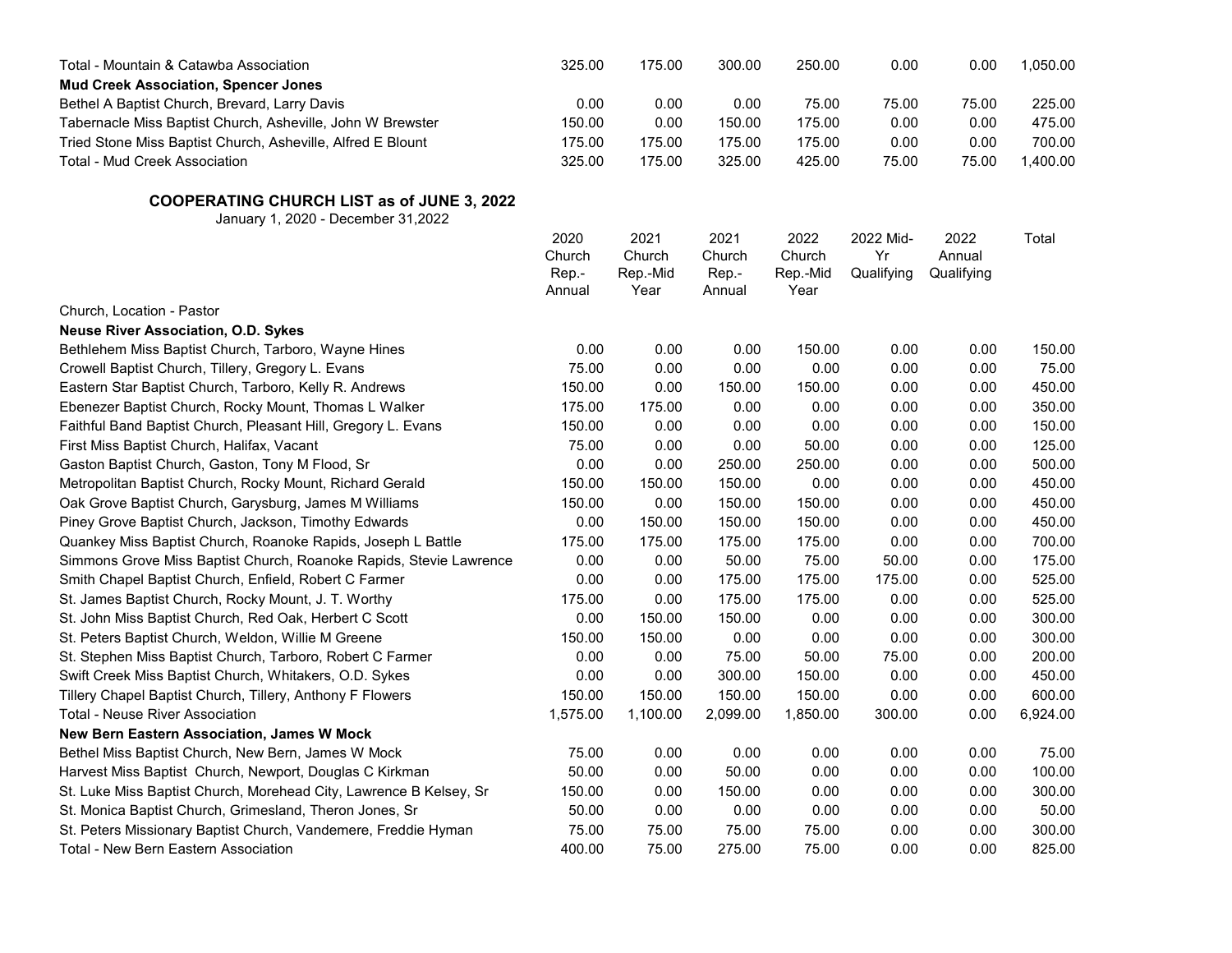| New Era Association, Timothy A Lance                       |        |       |      |       |      |      |        |
|------------------------------------------------------------|--------|-------|------|-------|------|------|--------|
| First Baptist Church, Tarbor City                          | 0.00   | 0.00  | 0.00 | 50.00 | 0.00 | 0.00 | 50.00  |
| Mt. Olive Baptist Church, Whiteville, Timothy A Lance      | 150.00 | 0.00  | 0.00 | 0.00  | 0.00 | 0.00 | 150.00 |
| Sandy Grove Miss Baptist Church, Fair Bluff                | 75.00  | 0.00  | 0.00 | 0.00  | 0.00 | 0.00 | 75.00  |
| Total - New Era Association                                | 225.00 | 0.00  | 0.00 | 50.00 | 0.00 | 0.00 | 275.00 |
| New Home & Durham Association, Tremaine Royster            |        |       |      |       |      |      |        |
| Lakeview Miss Baptist Church, Durham, Ronald P. Waldon, Jr | 0.00   | 75.00 | 0.00 | 0.00  | 0.00 | 0.00 | 75.00  |
| Total - New Home & Durham Association                      | 0.00   | 75.00 | 0.00 | 0.00  | 0.00 | 0.00 | 75.00  |

|                                                                 | 2020<br>Church | 2021               | 2021            | 2022               | 2022 Mid-        | 2022                 | Total    |
|-----------------------------------------------------------------|----------------|--------------------|-----------------|--------------------|------------------|----------------------|----------|
|                                                                 | Rep.-          | Church<br>Rep.-Mid | Church<br>Rep.- | Church<br>Rep.-Mid | Yr<br>Qualifying | Annual<br>Qualifying |          |
|                                                                 | Annual         | Year               | Annual          | Year               |                  |                      |          |
| Church, Location - Pastor                                       |                |                    |                 |                    |                  |                      |          |
| New Hope Association, Norman T Umstead, Jr                      |                |                    |                 |                    |                  |                      |          |
| Cedar Rock Baptist Church, New Hill, Vacant                     | 50.00          | 0.00               | 0.00            | 0.00               | 0.00             | 0.00                 | 50.00    |
| Community Baptist Church, Durham, Percy R Chase                 | 150.00         | 0.00               | 0.00            | 0.00               | 0.00             | 0.00                 | 150.00   |
| Hickory Grove Baptist Church, Chapel Hill, Vacant               | 0.00           | 0.00               | 0.00            | 75.00              | 75.00            | 75.00                | 225.00   |
| Lillington First Baptist Church, Lillington, Sheral L. Raines   | 0.00           | 0.00               | 75.00           | 0.00               | 0.00             | 0.00                 | 75.00    |
| Morehead Avenue Baptist Church, Durham, Charles C Barnes, Sr    | 150.00         | 0.00               | 0.00            | 175.00             | 0.00             | 0.00                 | 325.00   |
| Mt. Gilead Baptist Church, Durham, David Mitchell               | 0.00           | 0.00               | 150.00          | 0.00               | 0.00             | 0.00                 | 150.00   |
| Mt. Moriah Baptist Church, Mebane, Norman T Umstead, Jr         | 150.00         | 150.00             | 150.00          | 0.00               | 0.00             | 0.00                 | 450.00   |
| Mt. Vernon Baptist Church, Durham, Jerome J Washington          | 175.00         | 0.00               | 0.00            | 0.00               | 0.00             | 0.00                 | 175.00   |
| Mt. Zion Baptist Church, Apex, Lafayette Maxwell                | 0.00           | 0.00               | 0.00            | 200.00             | 50.00            | 0.00                 | 250.00   |
| New Hope Miss Baptist Church, Apex, Gary L. Brown               | 0.00           | 0.00               | 0.00            | 175.00             | 0.00             | 0.00                 | 175.00   |
| North East Baptist Church, Durham, Claude W. Dunston            | 0.00           | 0.00               | 0.00            | 0.00               | 175.00           | 175.00               | 350.00   |
| White Oak Baptist Church, Apex, Charles R Tyner, Sr             | 175.00         | 0.00               | 0.00            | 0.00               | 0.00             | 0.00                 | 175.00   |
| White Rock Baptist Church, Durham, Reginald Van Stephens        | 0.00           | 0.00               | 175.00          | 0.00               | 0.00             | 0.00                 | 175.00   |
| Total - New Hope Association                                    | 850.00         | 150.00             | 550.00          | 625.00             | 300.00           | 250.00               | 2,725.00 |
| Northampton County Association, Carroll R Dickens, Sr           |                |                    |                 |                    |                  |                      |          |
| Boones Chapel Baptist Church, Jackson, Carroll R Dickens, Sr    | 50.00          | 0.00               | 0.00            | 0.00               | 0.00             | 0.00                 | 50.00    |
| Cool Springs Baptist Church, Gaston, Wayne L Welch, Sr          | 150.00         | 0.00               | 0.00            | 0.00               | 0.00             | 0.00                 | 150.00   |
| Mt. Hope Baptist Church, Jackson, Mark A Barfield               | 75.00          | 0.00               | 0.00            | 0.00               | 0.00             | 0.00                 | 75.00    |
| Roanoke Chapel Baptist Church, Jackson, Franklin D Williams, Jr | 150.00         | 0.00               | 0.00            | 0.00               | 0.00             | 0.00                 | 150.00   |
| Roanoke Salem Baptist Church, Garysburg, Edwin Horsley          | 150.00         | 0.00               | 0.00            | 150.00             | 0.00             | 150.00               | 450.00   |
| <b>Total - Northampton County Association</b>                   | 575.00         | 0.00               | 0.00            | 150.00             | 0.00             | 150.00               | 875.00   |
| <b>Ocean View Association, Freeman Gause</b>                    |                |                    |                 |                    |                  |                      |          |
| Cedar Grove Baptist Church, Supply, Freeman Gause               | 0.00           | 0.00               | 0.00            | 0.00               | 200.00           | 200.00               | 400.00   |
| Friendship Miss Baptist Church, South Port, Samuel J Spicer     | 75.00          | 0.00               | 75.00           | 0.00               | 0.00             | 0.00                 | 150.00   |
| Mt. Zion Miss Baptist Church, Longwood, Moses C Herring         | 175.00         | 0.00               | 0.00            | 175.00             | 175.00           | 175.00               | 700.00   |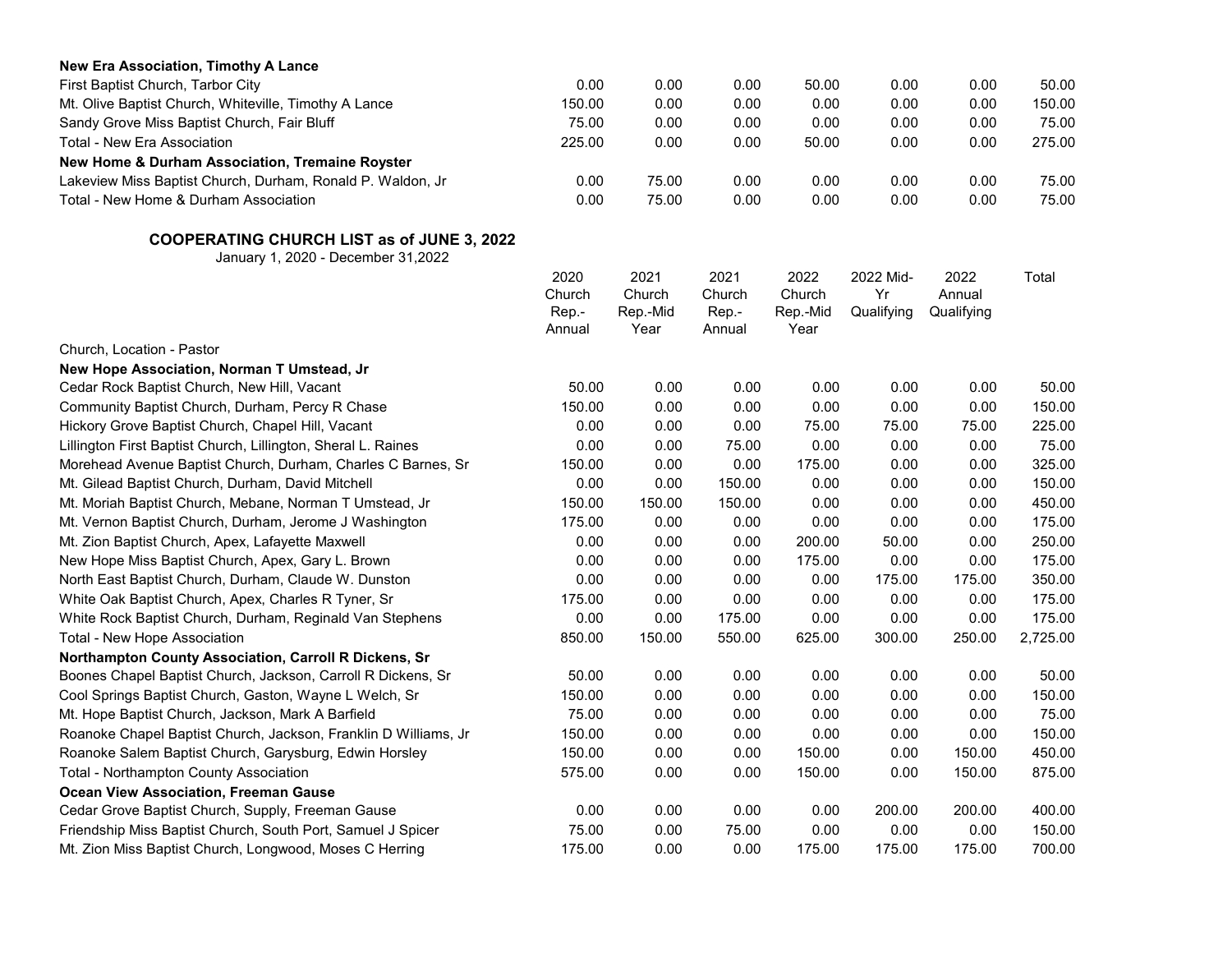| <b>Total - Ocean View Association</b>                                                    | 250.00   | 0.00     | 75.00  | 175.00   | 375.00     | 375.00     | 1,250.00 |
|------------------------------------------------------------------------------------------|----------|----------|--------|----------|------------|------------|----------|
| Old Eastern Missionary Association, James C. Williams, Jr                                |          |          |        |          |            |            |          |
| Craven Corner Miss Baptist Church, Havelock                                              | 75.00    | 0.00     | 0.00   | 0.00     | 0.00       | 0.00       | 75.00    |
| Davis Chapel Baptist Church, Washington, Vacant                                          | 150.00   | 0.00     | 0.00   | 0.00     | 0.00       | 0.00       | 150.00   |
| Guildfield Miss Baptist Church, New Bern, Vacant                                         | 75.00    | 50.00    | 50.00  | 50.00    | 0.00       | 0.00       | 225.00   |
| James Mount Pilgrim Baptist Church, Hobgood, James White                                 | 0.00     | 0.00     | 50.00  | 0.00     | 0.00       | 0.00       | 50.00    |
| Kehukie Baptist Church, Scotland Neck, James C. Williams, Jr                             | 75.00    | 75.00    | 75.00  | 75.00    | 0.00       | 0.00       | 300.00   |
| Mildred Baptist Church, Tarboro, Walter Cherry, Jr                                       | 50.00    | 0.00     | 0.00   | 0.00     | 0.00       | 0.00       | 50.00    |
| Mt. Gethsemane Baptist Church, Hassell                                                   | 0.00     | 50.00    | 0.00   | 50.00    | 0.00       | 0.00       | 100.00   |
| Mt. Zion Miss Baptist Church, Beaufort, Curtis O Donald, Sr                              | 175.00   | 175.00   | 175.00 | 175.00   | 0.00       | 0.00       | 700.00   |
| Spring Garden Miss Baptist Church, Washington, Vacant                                    | 175.00   | 0.00     | 75.00  | 0.00     | 0.00       | 0.00       | 250.00   |
| St. John Miss Baptist Church, Falkland, Ernest L Simons                                  | 0.00     | 0.00     | 0.00   | 50.00    | 0.00       | 0.00       | 50.00    |
| <b>COOPERATING CHURCH LIST as of JUNE 3, 2022</b><br>January 1, 2020 - December 31, 2022 |          |          |        |          |            |            |          |
|                                                                                          | 2020     | 2021     | 2021   | 2022     | 2022 Mid-  | 2022       | Total    |
|                                                                                          | Church   | Church   | Church | Church   | Yr         | Annual     |          |
|                                                                                          | Rep.-    | Rep.-Mid | Rep.-  | Rep.-Mid | Qualifying | Qualifying |          |
|                                                                                          | Annual   | Year     | Annual | Year     |            |            |          |
| Church, Location - Pastor                                                                |          |          |        |          |            |            |          |
| St. Mark Baptist Church, Oak City, William M Parker                                      | 75.00    | 0.00     | 0.00   | 0.00     | 0.00       | 0.00       | 75.00    |
| St. Mary Miss Baptist Church, Cove City, Jimmie L Cooper                                 | 50.00    | 0.00     | 0.00   | 0.00     | 0.00       | 0.00       | 50.00    |
| St. Stephen Miss Baptist Church, Scotland Neck, Ronald H Whitted, Jr                     | 50.00    | 0.00     | 0.00   | 0.00     | 0.00       | 0.00       | 50.00    |
| Sycamore Hill Baptist Church, Greenville, James Alexander                                | 0.00     | 0.00     | 150.00 | 0.00     | 0.00       | 0.00       | 150.00   |
| Triumph Miss Baptist Church, Washington, Joe David Shaw                                  | 150.00   | 0.00     | 0.00   | 225.00   | 225.00     | 225.00     | 825.00   |
| Ware Creek Miss Baptist Church, Blounts Creek, Charles Smith                             | 50.00    | 0.00     | 0.00   | 0.00     | 0.00       | 0.00       | 50.00    |
| Total - Old Eastern Missionary Association                                               | 1,150.00 | 350.00   | 575.00 | 625.00   | 225.00     | 225.00     | 3,150.00 |
| Pee Dee Baptist Educational Assoc., Henry B Peoples                                      |          |          |        |          |            |            |          |
| Center Grove Miss Baptist Church, Red Springs, Hurley B. Williams, Jr                    | 150.00   | 150.00   | 150.00 | 150.00   | 0.00       | 0.00       | 600.00   |
| Mt. Tabor Baptist Church, Rowland, Samuel McCormick                                      | 50.00    | 0.00     | 0.00   | 0.00     | 0.00       | 0.00       | 50.00    |
| Poplar Springs Baptist Church, Pinebluff, Arnold B Coley                                 | 50.00    | 50.00    | 0.00   | 0.00     | 0.00       | 0.00       | 100.00   |
| Providence Baptist Church, Rockingham, Vacant                                            | 150.00   | 0.00     | 0.00   | 150.00   | 0.00       | 0.00       | 300.00   |
| St. John Baptist Church, Aberdeen, Jimmy L Gilchrist                                     | 0.00     | 0.00     | 75.00  | 75.00    | 0.00       | 0.00       | 150.00   |
| Total - Pee Dee Baptist Educational Assoc.                                               | 400.00   | 200.00   | 225.00 | 375.00   | 0.00       | 0.00       | 1,200.00 |
| <b>Progressive Tar River Association, James M Williams</b>                               |          |          |        |          |            |            |          |
| Morning Star Baptist Church, Pinetops, James M Williams                                  | 0.00     | 0.00     | 0.00   | 0.00     | 75.00      | 75.00      | 150.00   |
| Total - Progressive Tar River Association                                                | 0.00     | 0.00     | 0.00   | 0.00     | 75.00      | 75.00      | 150.00   |
| Reedy Creek Association, O.D. Sykes                                                      |          |          |        |          |            |            |          |
| Chapel Hill Baptist Church, Norlina, Maggie M Stinnett                                   | 0.00     | 0.00     | 0.00   | 75.00    | 75.00      | 75.00      | 225.00   |
| Greater Ashley Chapel Baptist Church, Vaughan, Milton Jones                              | 75.00    | 75.00    | 75.00  | 75.00    | 0.00       | 0.00       | 300.00   |
| Greater Lovley Hill Miss Baptist Church, Macon, William W Faulcon                        | 50.00    | 0.00     | 0.00   | 0.00     | 0.00       | 0.00       | 50.00    |
| Ivory Hill Baptist Church, Enfield, Vacant                                               | 150.00   | 150.00   | 0.00   | 0.00     | 0.00       | 0.00       | 300.00   |
|                                                                                          |          |          |        |          |            |            |          |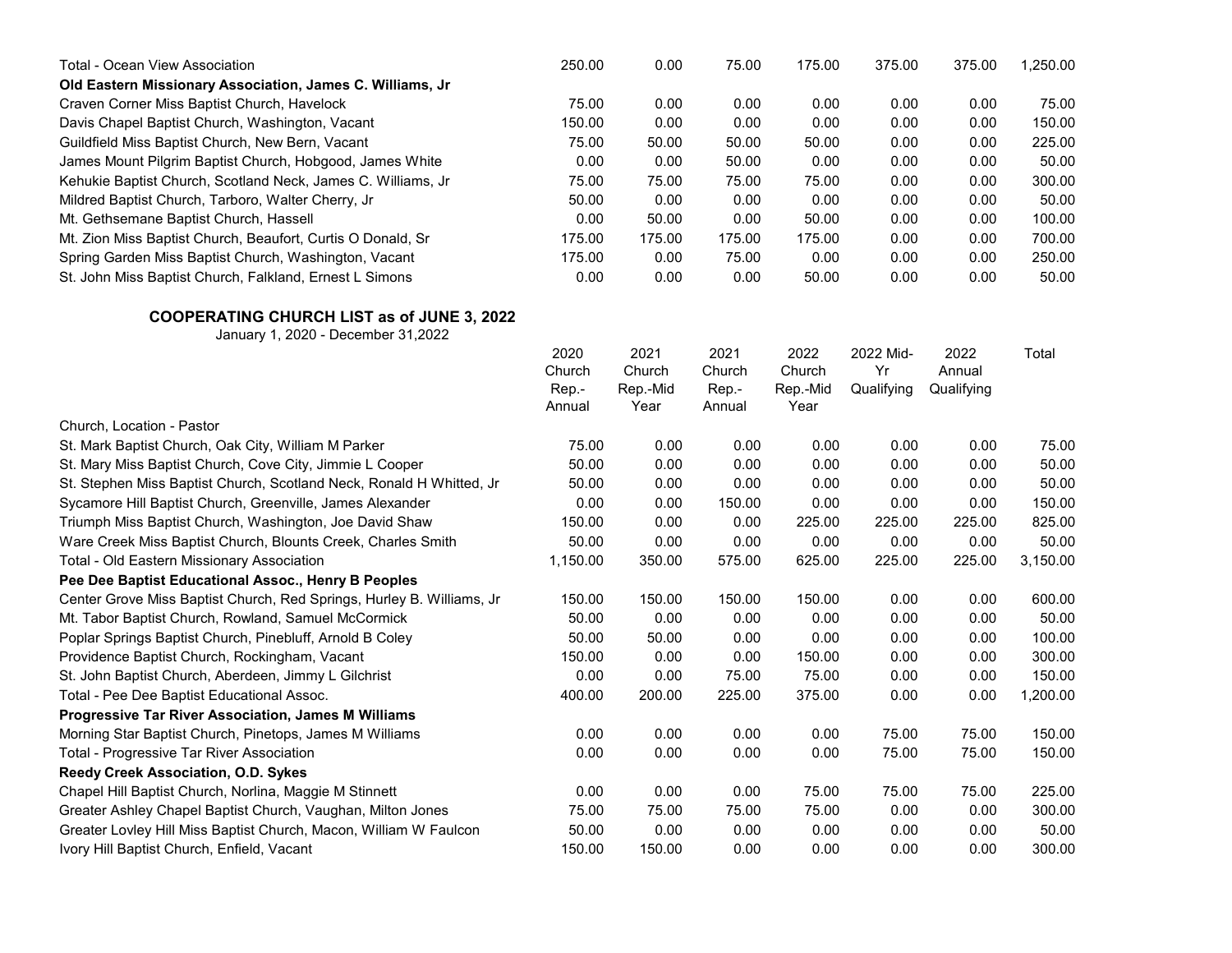| Lee's Chapel Baptist Church, Littleton, Jeffrey Anderson      | 0.00     | 0.00   | 0.00   | 75.00    | 75.00  | 75.00  | 225.00   |
|---------------------------------------------------------------|----------|--------|--------|----------|--------|--------|----------|
| Pine Chapel Baptist Church, Hollister, Robert G Hedgepeth     | 200.00   | 200.00 | 200.00 | 200.00   | 0.00   | 0.00   | 800.00   |
| Pleasant Grove Baptist Church, Hollister, Linda H Tayborn     | 200.00   | 200.00 | 200.00 | 200.00   | 0.00   | 0.00   | 800.00   |
| Roanoke Chapel Church, Littleton, Timothy Edwards             | 150.00   | 150.00 | 150.00 | 150.00   | 0.00   | 0.00   | 600.00   |
| Rock Hill Baptist Church, Nashville, John Neal                | 75.00    | 0.00   | 75.00  | 75.00    | 0.00   | 0.00   | 225.00   |
| South Street Miss Baptist Church, Littleton, Robert L Faulcon | 50.00    | 0.00   | 0.00   | 0.00     | 0.00   | 0.00   | 50.00    |
| Springfield Miss Baptist Church, Littleton, O.D. Sykes        | 150.00   | 0.00   | 0.00   | 150.00   | 0.00   | 0.00   | 300.00   |
| Union Hill Miss Baptist Church, Nashville, Sidney Dunston     | 0.00     | 175.00 | 175.00 | 175.00   | 0.00   | 0.00   | 525.00   |
| <b>Total - Reedy Creek Association</b>                        | 1,100.00 | 950.00 | 875.00 | 1,175.00 | 150.00 | 150.00 | 4,400.00 |
| <b>Roanoke Association, Wade Staton</b>                       |          |        |        |          |        |        |          |
| Alligator Chapel Baptist Church, Columbia, Roy G McPherson    | 50.00    | 0.00   | 50.00  | 50.00    | 0.00   | 0.00   | 150.00   |
| Bagley Chapel Miss Bapt Church, Hertford, Vickie Joyner       | 0.00     | 50.00  | 50.00  | 0.00     | 0.00   | 0.00   | 100.00   |
| Chapel Hill Miss Baptist Church, Columbia, John Felton        | 0.00     | 0.00   | 0.00   | 0.00     | 50.00  | 50.00  | 100.00   |
| Ellis Temple Baptist Church, Winfall, Charles Easton          | 50.00    | 0.00   | 0.00   | 0.00     | 0.00   | 0.00   | 50.00    |
| First Baptist Church, Belhaven, Marian P Barrow               | 50.00    | 0.00   | 0.00   | 50.00    | 0.00   | 0.00   | 100.00   |
|                                                               |          |        |        |          |        |        |          |

|                                                                         | 2020   | 2021           | 2021   | 2022     | 2022 Mid-  | 2022       | Total  |
|-------------------------------------------------------------------------|--------|----------------|--------|----------|------------|------------|--------|
|                                                                         | Church | Church         | Church | Church   | Yr         | Annual     |        |
|                                                                         | Rep.-  | Rep.-Mid       | Rep.-  | Rep.-Mid | Qualifying | Qualifying |        |
|                                                                         | Annual | Year<br>Annual | Year   |          |            |            |        |
| Church, Location - Pastor                                               |        |                |        |          |            |            |        |
| First Baptist Church, Roduco, Robert E Jordon                           | 0.00   | 50.00          | 50.00  | 0.00     | 0.00       | 0.00       | 100.00 |
| First Miss Baptist Church, Belhaven                                     | 0.00   | 0.00           | 50.00  | 0.00     | 0.00       | 0.00       | 50.00  |
| First Zion Grove Miss Baptist Church, Roper, Wayne Welch, Jr            | 50.00  | 50.00          | 50.00  | 50.00    | 0.00       | 0.00       | 200.00 |
| Galatia Baptist Church, Hertford, George L Muden                        | 0.00   | 0.00           | 0.00   | 50.00    | 50.00      | 50.00      | 150.00 |
| Lamb's Grove Baptist Church, Elizabeth City                             | 150.00 | 0.00           | 0.00   | 0.00     | 0.00       | 0.00       | 150.00 |
| Lebanon Grove Miss Baptist Church, Gatesville                           | 0.00   | 0.00           | 150.00 | 0.00     | 0.00       | 0.00       | 150.00 |
| Melton Grove Baptist Church, Winfall, Alvin J Boone, Sr                 | 0.00   | 0.00           | 0.00   | 0.00     | 150.00     | 150.00     | 300.00 |
| Mt. Carmel Baptist Church, Elizabeth City, Michael Barcliff             | 0.00   | 0.00           | 75.00  | 0.00     | 0.00       | 0.00       | 75.00  |
| Mt. Eprew Baptist Church, Roper, James W Harris                         | 0.00   | 75.00          | 75.00  | 75.00    | 0.00       | 0.00       | 225.00 |
| Mt. Pleasant Miss Baptist Church, Columbia, Joan A Batson               | 50.00  | 50.00          | 0.00   | 50.00    | 0.00       | 0.00       | 150.00 |
| New Bethel Miss Baptist Church, Hertford, William M Sawyer              | 0.00   | 0.00           | 200.00 | 0.00     | 0.00       | 0.00       | 200.00 |
| New Calvary Baptist Church, Elizabeth City, Bonzia J Caison             | 50.00  | 50.00          | 50.00  | 50.00    | 0.00       | 0.00       | 200.00 |
| New Chapel Miss Baptist Church, Plymouth, Harry L White, Jr             | 50.00  | 0.00           | 0.00   | 50.00    | 0.00       | 0.00       | 100.00 |
| New Haven Miss Baptist Church, Hertford, Mattie Paylin                  | 0.00   | 50.00          | 50.00  | 0.00     | 0.00       | 0.00       | 100.00 |
| New Middle Swamp Baptist Church, Corapeake, Claude M Odom               | 150.00 | 150.00         | 150.00 | 150.00   | 0.00       | 0.00       | 600.00 |
| New Providence Baptist Church, Shawboro, Tyrone Smith                   | 50.00  | 0.00           | 0.00   | 0.00     | 0.00       | 0.00       | 50.00  |
| New Ramoth Gilead Miss Baptist Church, Elizabeth City, Glenn T Rountree | 75.00  | 75.00          | 75.00  | 75.00    | 0.00       | 0.00       | 300.00 |
| Philadelphia Baptist Church, Shiloh, Wade W Staten, Sr                  | 50.00  | 50.00          | 0.00   | 0.00     | 0.00       | 0.00       | 100.00 |
| Providence Baptist Church, Edenton, John R Shannon                      | 150.00 | 150.00         | 150.00 | 150.00   | 0.00       | 0.00       | 600.00 |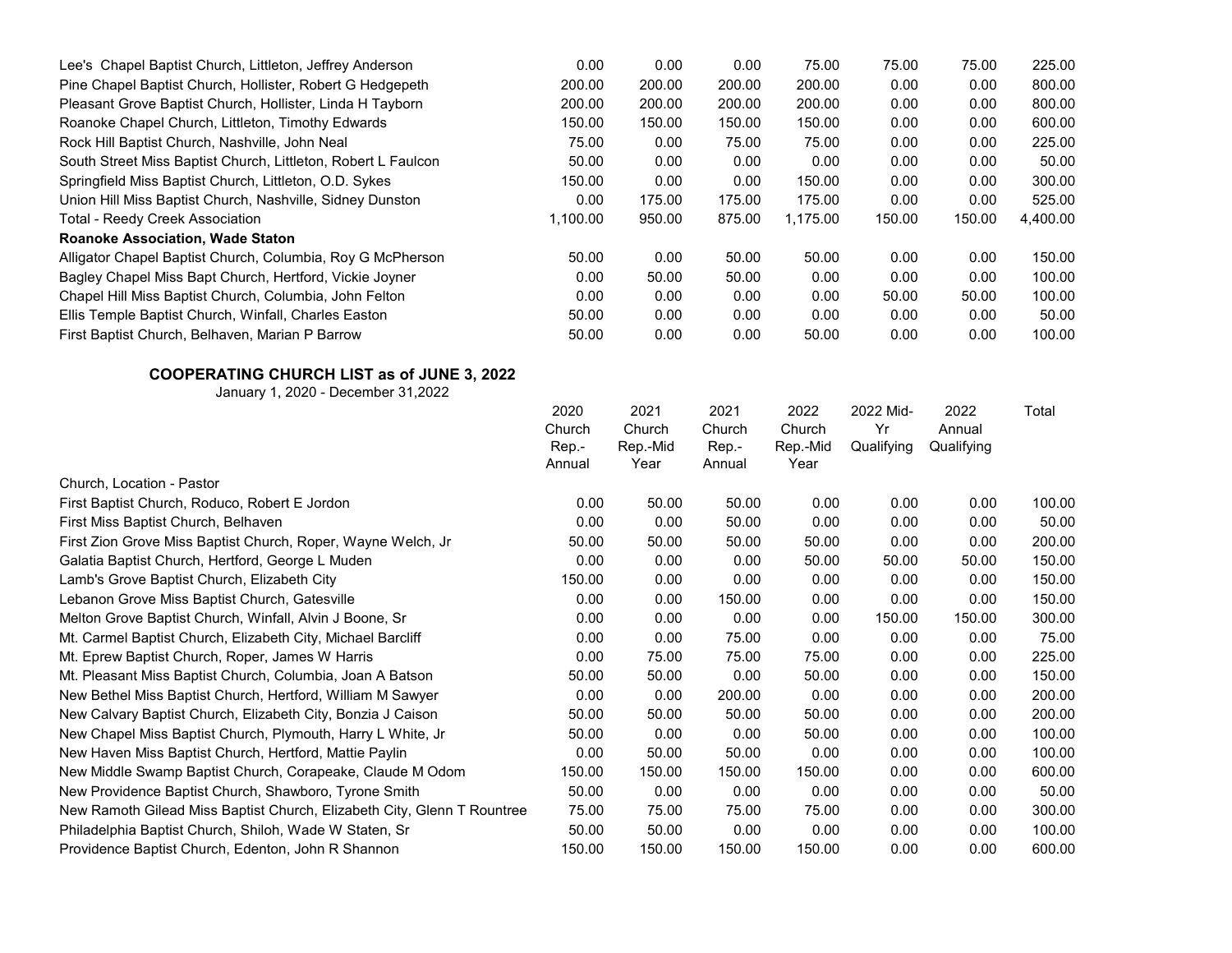| Riddicks Grove Miss Baptist Church, Belvidere, Millie Jordan        | 0.00     | 50.00    | 50.00    | 0.00     | 0.00   | 0.00   | 100.00   |
|---------------------------------------------------------------------|----------|----------|----------|----------|--------|--------|----------|
| Salem Miss Baptist Church, Columbia, Vacant                         | 50.00    | 50.00    | 0.00     | 50.00    | 0.00   | 0.00   | 150.00   |
| St. John Miss Baptist Church, Creswell, Tyrone Harrison             | 0.00     | 50.00    | 50.00    | 0.00     | 0.00   | 0.00   | 100.00   |
| St. Paul Miss Baptist Church, Sunbury, Virgil Corprew               | 0.00     | 0.00     | 150.00   | 150.00   | 0.00   | 0.00   | 300.00   |
| St. Reddick Baptist Church, Belhaven, Vacant                        | 150.00   | 0.00     | 0.00     | 75.00    | 0.00   | 0.00   | 225.00   |
| St. Stephen Miss Baptist Church, Elizabeth City, Ricky Banks        | 200.00   | 200.00   | 200.00   | 200.00   | 0.00   | 0.00   | 800.00   |
| Union Chapel Miss Baptist Church, Elizabeth City, Frederick Godfrey | 0.00     | 0.00     | 0.00     | 150.00   | 150.00 | 300.00 | 600.00   |
| Weeping Mary Baptist Church, Jamesville, Gregory Rogers             | 0.00     | 50.00    | 50.00    | 50.00    | 0.00   | 0.00   | 150.00   |
| Zion Tabernacle Bapt Church, Corepeak, William Norman               | 0.00     | 0.00     | 0.00     | 0.00     | 50.00  | 50.00  | 100.00   |
| Total - Roanoke Association                                         | 1,375.00 | 1,200.00 | 1,725.00 | 1,475.00 | 450.00 | 600.00 | 6,825.00 |
| Rowan Association, Thomas Banister, III                             |          |          |          |          |        |        |          |
| Ebenezer Baptist Church, Greensboro, Howard L Woods                 | 0.00     | 0.00     | 0.00     | 50.00    | 0.00   | 50.00  | 100.00   |
| First Baptist Church, Burlington, John E. Robinson, II              | 200.00   | 200.00   | 200.00   | 0.00     | 0.00   | 0.00   | 600.00   |
| First Baptist Church, Graham, Vacant                                | 0.00     | 0.00     | 50.00    | 0.00     | 0.00   | 0.00   | 50.00    |
| Galilee Missionary Baptist Church, Winston-Salem, Nathan E Scovens  | 0.00     | 350.00   | 0.00     | 350.00   | 0.00   | 0.00   | 700.00   |
| Gethsemane Miss Baptist Church, Salisbury, Roy L Dennis             | 175.00   | 0.00     | 150.00   | 150.00   | 0.00   | 0.00   | 475.00   |
| Greater St. John Baptist Church, Asheboro, Joseph F Kearns          | 75.00    | 0.00     | 0.00     | 0.00     | 0.00   | 0.00   | 75.00    |
| Jerusalem Baptist Church, East Spencer, David Bracken               | 0.00     | 150.00   | 150.00   | 50.00    | 0.00   | 0.00   | 350.00   |
| Mt. Olive Baptist Church, Winston-Salem, Charles E Gray             | 150.00   | 0.00     | 150.00   | 150.00   | 0.00   | 0.00   | 450.00   |
| Mt. Vernon Baptist Church, High Point, Frederick O Bass, Jr         | 0.00     | 0.00     | 150.00   | 175.00   | 0.00   | 0.00   | 325.00   |
| Mt. Zion Baptist Church, Winston-Salem, Serenus T Churn, Sr         | 200.00   | 350.00   | 150.00   | 225.00   | 0.00   | 0.00   | 925.00   |

|                                                                   | 2020<br>Church<br>Rep.-<br>Annual | 2021<br>Church | 2021<br>Church | 2022               | 2022 Mid-<br>Yr | 2022<br>Annual<br>Qualifying | Total  |
|-------------------------------------------------------------------|-----------------------------------|----------------|----------------|--------------------|-----------------|------------------------------|--------|
|                                                                   |                                   | Rep.-Mid       | Rep.-          | Church<br>Rep.-Mid | Qualifying      |                              |        |
|                                                                   |                                   | Year           | Annual         | Year               |                 |                              |        |
| Church, Location - Pastor                                         |                                   |                |                |                    |                 |                              |        |
| Mt. Zion Miss Baptist Church, High Point, Frank K. Thomas         | 75.00                             | 75.00          | 75.00          | 300.00             | 0.00            | 0.00                         | 525.00 |
| Mt. Zion Miss Baptist Church, Salisbury, Nilous M Avery, II       | 175.00                            | 175.00         | 175.00         | 175.00             | 0.00            | 0.00                         | 700.00 |
| New Hope Baptist Church, Greensboro, George Allison               | 150.00                            | 0.00           | 150.00         | 150.00             | 0.00            | 0.00                         | 450.00 |
| New Zion Miss Baptist Church, Greensboro, W.F. Wright, Jr.        | 0.00                              | 175.00         | 175.00         | 175.00             | 0.00            | 0.00                         | 525.00 |
| Providence Baptist Church, Greensboro, Darryl Aaron               | 175.00                            | 175.00         | 175.00         | 175.00             | 0.00            | 0.00                         | 700.00 |
| Providence Baptist Church, Kernersville, Michael Walton           | 75.00                             | 0.00           | 150.00         | 0.00               | 0.00            | 0.00                         | 225.00 |
| Shiloh Baptist Church, Greensboro, Steve Allen                    | 175.00                            | 175.00         | 175.00         | 175.00             | 0.00            | 0.00                         | 700.00 |
| Shiloh Baptist Church, Mocksville                                 | 50.00                             | 0.00           | 0.00           | 0.00               | 0.00            | 0.00                         | 50.00  |
| St. Luke Baptist Church, Salisbury, Marcus Fairley                | 200.00                            | 0.00           | 0.00           | 150.00             | 150.00          | 150.00                       | 650.00 |
| St. Stephen Miss Baptist Church, Winston-Salem, James Cook        | 200.00                            | 200.00         | 0.00           | 200.00             | 0.00            | 0.00                         | 600.00 |
| Temple Memorial Baptist Church, High Point, Thomas Banister, III  | 0.00                              | 0.00           | 175.00         | 0.00               | 0.00            | 0.00                         | 175.00 |
| United Institutional Baptist Church, Greensboro, Johnny R Freeman | 200.00                            | 0.00           | 0.00           | 0.00               | 0.00            | 0.00                         | 200.00 |
| Zion Memorial Baptist Church, Winston-Salem, Joseph Jones         | 150.00                            | 0.00           | 0.00           | 0.00               | 0.00            | 0.00                         | 150.00 |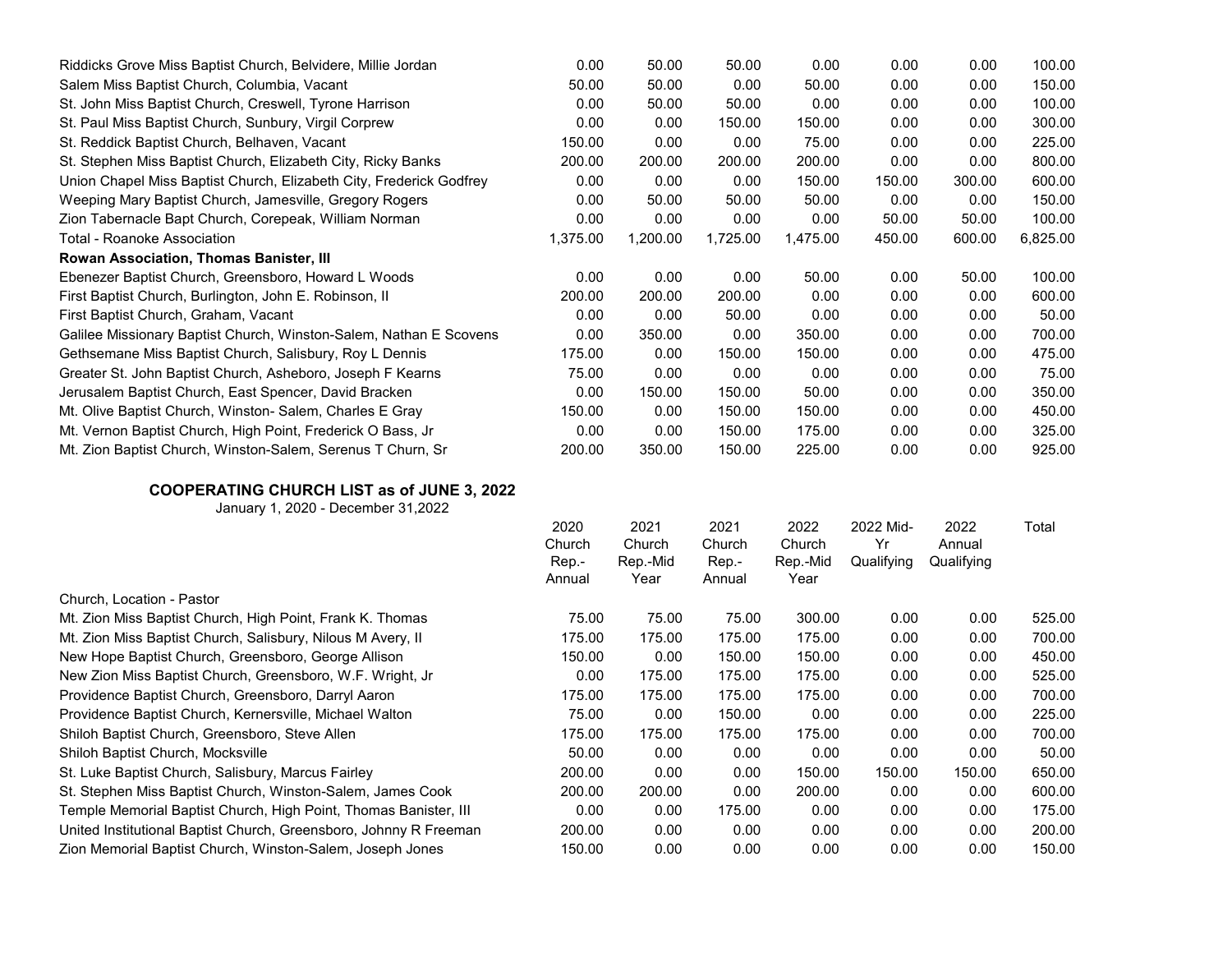| <b>Total - Rowan Association</b>                                                         | 2,425.00 | 2,025.00 | 2,250.00 | 2,650.00 | 150.00     | 200.00     | 9,700.00 |
|------------------------------------------------------------------------------------------|----------|----------|----------|----------|------------|------------|----------|
| St. John Association, Chris L Edmonds                                                    |          |          |          |          |            |            |          |
| Nazareth Miss Baptist Church, Spring Lake, Darrel D. Gibson, Jr                          | 0.00     | 0.00     | 0.00     | 175.00   | 0.00       | 0.00       | 175.00   |
| Total - St. John Association                                                             | 0.00     | 0.00     | 0.00     | 175.00   | 0.00       | 0.00       | 175.00   |
| Tar River Association, J.B. Woodhouse                                                    |          |          |          |          |            |            |          |
| Bethlehem Miss Baptist Church, Rocky Mount, Milton V Batts                               | 150.00   | 150.00   | 150.00   | 150.00   | 0.00       | 0.00       | 600.00   |
| Bunn Chapel Baptist Church, Nashville, Wayne Hines                                       | 0.00     | 0.00     | 0.00     | 150.00   | 0.00       | 0.00       | 150.00   |
| New Hope First Baptist Church, Spring Hope, Cecil J Avery                                | 50.00    | 0.00     | 0.00     | 0.00     | 0.00       | 0.00       | 50.00    |
| Red Oak Grove Baptist Church, Spring Hope, J.B. Woodhouse                                | 175.00   | 150.00   | 150.00   | 150.00   | 0.00       | 0.00       | 625.00   |
| Saint Hope Miss Baptist Church, Spring Hope, James L Pugh                                | 150.00   | 0.00     | 150.00   | 75.00    | 0.00       | 0.00       | 375.00   |
| Sandy Fork Baptist Church, Bailey, Brandon E Lucas                                       | 150.00   | 150.00   | 0.00     | 0.00     | 0.00       | 0.00       | 300.00   |
| <b>Total - Tar River Association</b>                                                     | 675.00   | 450.00   | 450.00   | 525.00   | 0.00       | 0.00       | 2,100.00 |
| Trent River Oakey Grove Association, Preston L Harris                                    |          |          |          |          |            |            |          |
| Davis Chapel Miss Baptist Church, Maysville, Fred Manley, I                              | 0.00     | 0.00     | 0.00     | 75.00    | 0.00       | 75.00      | 150.00   |
| J. T. Kerr Memorial Baptist Church, Jacksonville, Preston L Harris                       | 75.00    | 75.00    | 75.00    | 75.00    | 0.00       | 0.00       | 300.00   |
| Macedonia Miss Baptist Church, New Bern, C.B. Chadwick, Jr                               | 50.00    | 0.00     | 0.00     | 0.00     | 0.00       | 0.00       | 50.00    |
| Sandy Run Baptist Church, Jacksonville, Joel Churchwell                                  | 0.00     | 0.00     | 75.00    | 150.00   | 0.00       | 0.00       | 225.00   |
| Total - Trent River Oakey Grove Association                                              | 125.00   | 75.00    | 150.00   | 300.00   | 0.00       | 75.00      | 725.00   |
| <b>Union Association, Terance McCrimmson</b>                                             |          |          |          |          |            |            |          |
| Christ Miss Church Of Clinton, Clinton, Marvin T Clowney, Sr                             | 50.00    | 50.00    | 50.00    | 50.00    | 0.00       | 0.00       | 200.00   |
| First Baptist Church, Fayetteville, Fredrick Culbreth                                    | 250.00   | 225.00   | 225.00   | 150.00   | 0.00       | 0.00       | 850.00   |
| First New Light Miss Baptist Church, White Oak, Obie L. Worley, Sr                       | 0.00     | 0.00     | 0.00     | 50.00    | 0.00       | 0.00       | 50.00    |
| Friendship Baptist Church, Fayetteville, Timothy D Carearthers                           | 200.00   | 175.00   | 200.00   | 0.00     | 0.00       | 0.00       | 575.00   |
| Laurel Hill Miss Baptist Church, Lumber Bridge, Larry M Simmons                          | 75.00    | 0.00     | 0.00     | 150.00   | 0.00       | 0.00       | 225.00   |
| <b>COOPERATING CHURCH LIST as of JUNE 3, 2022</b><br>January 1, 2020 - December 31, 2022 |          |          |          |          |            |            |          |
|                                                                                          | 2020     | 2021     | 2021     | 2022     | 2022 Mid-  | 2022       | Total    |
|                                                                                          | Church   | Church   | Church   | Church   | Yr         | Annual     |          |
|                                                                                          | Rep.-    | Rep.-Mid | Rep.-    | Rep.-Mid | Qualifying | Qualifying |          |
|                                                                                          | Annual   | Year     | Annual   | Year     |            |            |          |
| Church, Location - Pastor                                                                |          |          |          |          |            |            |          |
| Lewis Chapel Miss Baptist Church, Fayetteville, Christoppher Stackhouse                  | 350.00   | 0.00     | 0.00     | 0.00     | 0.00       | 0.00       | 350.00   |
| Mount Sinai Baptist Church, Fayetteville, A Jamale Johnson                               | 175.00   | 175.00   | 175.00   | 175.00   | 0.00       | 0.00       | 700.00   |
| Mt. Calvary Baptist Church, Fayetteville, Hamid Kamara                                   | 0.00     | 0.00     | 150.00   | 0.00     | 0.00       | 0.00       | 150.00   |
| Mt. Olive Miss Baptist Church, Fayetteville, Carl E Brinkley                             | 0.00     | 0.00     | 175.00   | 175.00   | 0.00       | 0.00       | 350.00   |
| Mt. Pisgah Miss Baptist Church, Raeford, Terance McCrimmson                              | 150.00   | 0.00     | 150.00   | 0.00     | 0.00       | 0.00       | 300.00   |
| New Bethlehem Miss Baptist Church, Fayetteville, Michael Cromartie                       | 50.00    | 0.00     | 0.00     | 0.00     | 0.00       | 0.00       | 50.00    |
| Oak Ridge Miss Baptist Church, Lumber Bridge, Vacant                                     | 75.00    | 0.00     | 75.00    | 0.00     | 0.00       | 0.00       | 150.00   |
| Pleasant Grove Baptist Church, St. Paul, Amanda Pone                                     | 75.00    | 0.00     | 0.00     | 0.00     | 0.00       | 0.00       | 75.00    |
| Pleasant View Baptist Church, St. Pauls, D. Steven McLaughlin                            | 75.00    | 0.00     | 0.00     | 0.00     | 0.00       | 0.00       | 75.00    |
| Restoration Baptist Church, Fayetteville, Perry Irby                                     | 150.00   | 150.00   | 150.00   | 50.00    | 0.00       | 0.00       | 500.00   |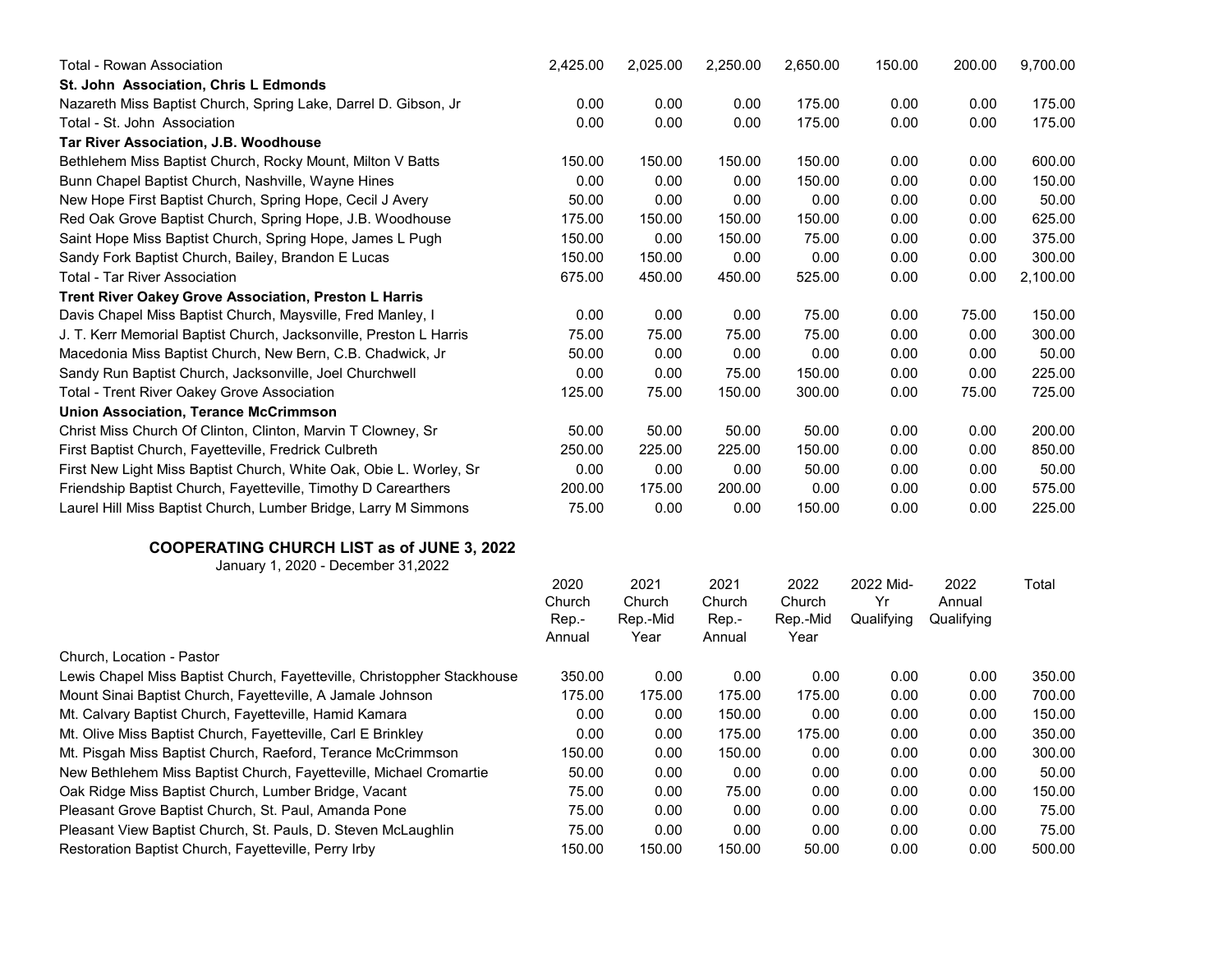| Savannah Miss Baptist Church, Fayetteville, Mark A Rowden          | 175.00          | 175.00           | 0.00            | 0.00             | 0.00       | 0.00       | 350.00   |
|--------------------------------------------------------------------|-----------------|------------------|-----------------|------------------|------------|------------|----------|
| Second New Light Miss Baptist Church, St. Pauls, Vacant            | 0.00            | 0.00             | 150.00          | 0.00             | 0.00       | 0.00       | 150.00   |
| Word Of Life Ministry, Fayetteville, Carolyn Brewington            | 50.00           | 0.00             | 0.00            | 0.00             | 0.00       | 0.00       | 50.00    |
| <b>Total - Union Association</b>                                   | 1,900.00        | 950.00           | 1,500.00        | 800.00           | 0.00       | 0.00       | 5,150.00 |
| United Missionary Baptist Association, Betty J Erwin               |                 |                  |                 |                  |            |            |          |
| Antioch Baptist Church, Charlotte, Donnie R Garris                 | 200.00          | 0.00             | 200.00          | 0.00             | 0.00       | 0.00       | 400.00   |
| Chappell Memorial Baptist Church, Charlotte, Norman E Kerry        | 0.00            | 0.00             | 0.00            | 150.00           | 0.00       | 0.00       | 150.00   |
| Ebenezer Baptist Church, Charlotte, Leonzo D Lynch                 | 0.00            | 0.00             | 0.00            | 350.00           | 350.00     | 350.00     | 1,050.00 |
| First Baptist Church-West, Charlotte, Ricky A Woods                | 175.00          | 0.00             | 0.00            | 0.00             | 0.00       | 0.00       | 175.00   |
| Friendship Miss Baptist Church, Charlotte, Clifford A Jones, Sr    | 0.00            | 350.00           | 0.00            | 350.00           | 0.00       | 0.00       | 700.00   |
| Greater Fellowship Miss Baptist Church, Charlotte, George F Shears | 75.00           | 0.00             | 0.00            | 150.00           | 0.00       | 0.00       | 225.00   |
| Greater Galilee Baptist Church, Charlotte, Robert L McGowens       | 200.00          | 200.00           | 0.00            | 75.00            | 0.00       | 0.00       | 475.00   |
| Mayfield Memorial Baptist Church, Charlotte, Peter M. Wherry       | 50.00           | 0.00             | 0.00            | 0.00             | 0.00       | 0.00       | 50.00    |
| Mount Olive Miss Baptist Church, Huntersville, Byron Davis         | 150.00          | 0.00             | 0.00            | 0.00             | 0.00       | 0.00       | 150.00   |
| Mt. Moriah Miss Baptist Church, Matthews, Larry L Whitley          | 0.00            | 175.00           | 175.00          | 0.00             | 0.00       | 0.00       | 350.00   |
| Mt. Vernon Miss Baptist Church, Charlotte, Aaron McCoy             | 150.00          | 0.00             | 150.00          | 0.00             | 0.00       | 0.00       | 300.00   |
| New Hope Miss Baptist Church, Charlotte, Quientrell L Burrell, Jr  | 0.00            | 0.00             | 175.00          | 175.00           | 0.00       | 0.00       | 350.00   |
| Pleasant Hill Baptist Church, Charlotte, J.A. Cuthbertson          | 0.00            | 0.00             | 0.00            | 50.00            | 75.00      | 75.00      | 200.00   |
| Reeder Memorial Baptist Church, Charlotte, Thomas R. Farrow, Jr    | 200.00          | 0.00             | 0.00            | 200.00           | 0.00       | 0.00       | 400.00   |
| Silver Mount Baptist Church, Charlotte, Vacant                     | 175.00          | 0.00             | 0.00            | 0.00             | 0.00       | 0.00       | 175.00   |
| St. Paul Baptist Church, Charlotte, Robert Charles Scott           | 350.00          | 0.00             | 350.00          | 0.00             | 0.00       | 0.00       | 700.00   |
| Watts Grove Miss Baptist Church, Indian Trail, Betty J Erwin       | 0.00            | 75.00            | 150.00          | 0.00             | 0.00       | 0.00       | 225.00   |
| <b>Total - United Missionary Baptist Association</b>               | 1,725.00        | 800.00           | 1,200.00        | 1,500.00         | 425.00     | 425.00     | 6,075.00 |
| United Shiloh Association, Anthony E Cozart, Sr                    |                 |                  |                 |                  |            |            |          |
| Belton Creek Baptist Church, Oxford, Andre F Gillard               | 0.00            | 0.00             | 150.00          | 150.00           | 0.00       | 0.00       | 300.00   |
| Coley Springs Baptist Church, Warrenton, Carson F Jones, Jr        | 0.00            | 0.00             | 150.00          | 0.00             | 0.00       | 0.00       | 150.00   |
| Ilong Miss Baptist Church, Kittrell, James T Lowson                | 0.00            | 0.00             | 150.00          | 0.00             | 0.00       | 0.00       | 150.00   |
| Jordan Hill Miss Baptist Church, Macon, Rickie R. Bell             | 50.00           | 0.00             | 175.00          | 0.00             | 0.00       | 0.00       | 225.00   |
| Mitchell Miss Baptist Church, Louisburg, William S. Cozart         | 150.00          | 0.00             | 150.00          | 150.00           | 0.00       | 0.00       | 450.00   |
| <b>COOPERATING CHURCH LIST as of JUNE 3, 2022</b>                  |                 |                  |                 |                  |            |            |          |
| January 1, 2020 - December 31, 2022                                |                 |                  |                 |                  |            |            |          |
|                                                                    | 2020            | 2021             | 2021            | 2022             | 2022 Mid-  | 2022       | Total    |
|                                                                    | Church          | Church           | Church          | Church           | Yr         | Annual     |          |
|                                                                    | Rep.-<br>Annual | Rep.-Mid<br>Year | Rep.-<br>Annual | Rep.-Mid<br>Year | Qualifying | Qualifying |          |
| Church, Location - Pastor                                          |                 |                  |                 |                  |            |            |          |
| Olive Grove Baptist Church, Littleton, Charles E Walton            | 75.00           | 75.00            | 75.00           | 75.00            | 0.00       | 0.00       | 300.00   |
| Total - United Shiloh Association                                  | 275.00          | 75.00            | 850.00          | 375.00           | 0.00       | 0.00       | 1,575.00 |

Baptist Grove Church, Raleigh, Bankole Akinbinu 0.00 0.00 350.00 0.00 0.00 0.00 350.00 Christian Faith Baptist Church, Raleigh, Keith A. Darlington 0.00 0.00 150.00 150.00 0.00 0.00 300.00

**Wake Association, Kirby Jones**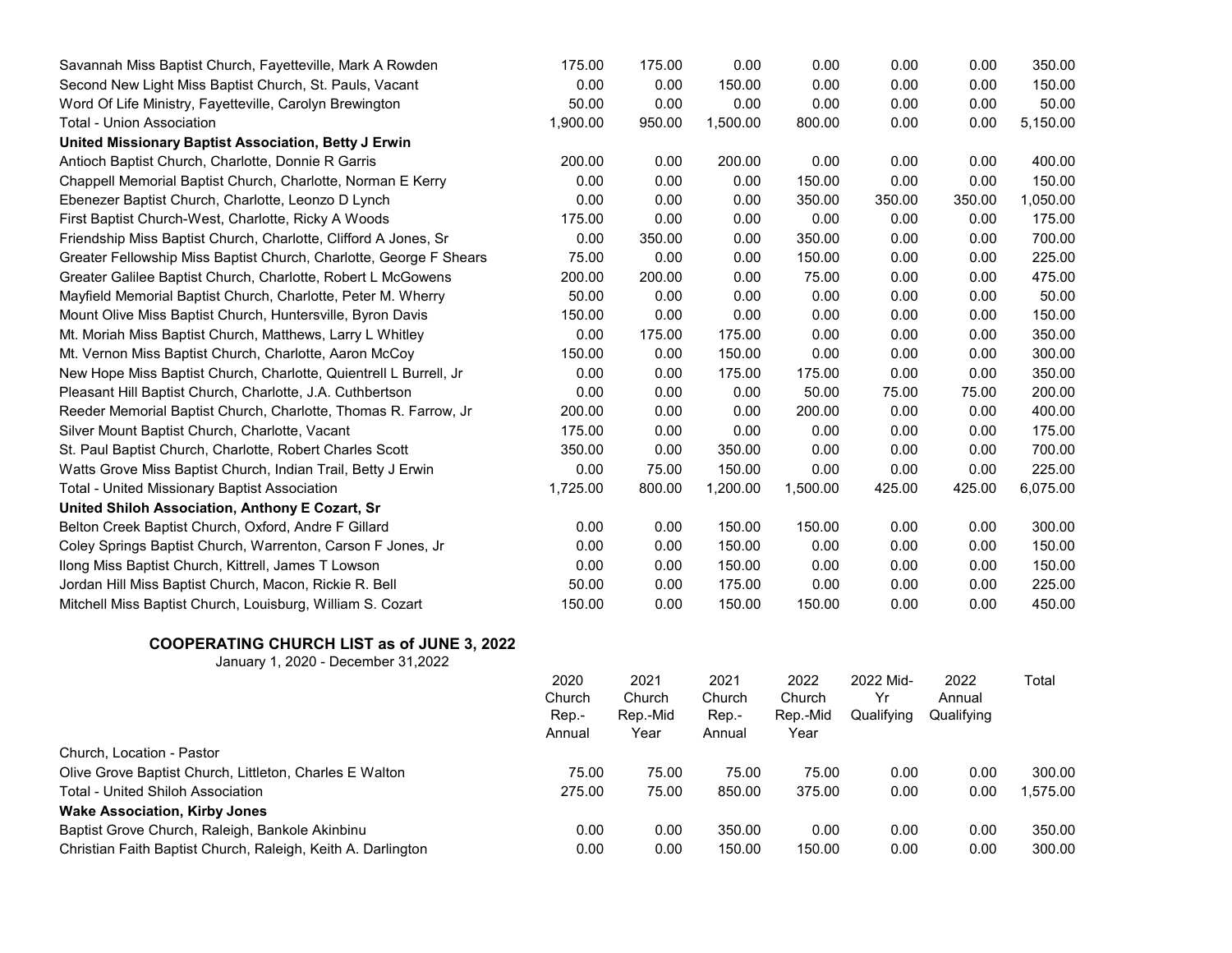| Menola First Baptist Church, Woodland, Johnnie Speller          | 150.00          | 0.00             | 0.00            | 0.00             | 0.00            | 0.00           | 150.00   |
|-----------------------------------------------------------------|-----------------|------------------|-----------------|------------------|-----------------|----------------|----------|
| Church, Location - Pastor                                       |                 |                  |                 |                  |                 |                |          |
|                                                                 | Rep.-<br>Annual | Rep.-Mid<br>Year | Rep.-<br>Annual | Rep.-Mid<br>Year | Qualifying      | Qualifying     |          |
|                                                                 | 2020<br>Church  | 2021<br>Church   | 2021<br>Church  | 2022<br>Church   | 2022 Mid-<br>Yr | 2022<br>Annual | Total    |
| January 1, 2020 - December 31, 2022                             |                 |                  |                 |                  |                 |                |          |
| <b>COOPERATING CHURCH LIST as of JUNE 3, 2022</b>               |                 |                  |                 |                  |                 |                |          |
| Indian Woods Baptist Church, Windsor, David E. Moore            | 175.00          | 175.00           | 175.00          | 175.00           | 0.00            | 0.00           | 700.00   |
| Conocanary Baptist Church, Aulander, William R. Lewis, II       | 0.00            | 0.00             | 75.00           | 0.00             | 0.00            | 0.00           | 75.00    |
| Calvary Miss Baptist Church, Ahoskie, Jerryl Moody              | 0.00            | 150.00           | 150.00          | 150.00           | 0.00            | 0.00           | 450.00   |
| Beautiful Zion Miss Baptist Church, Kelford, Darryl Edwards     | 0.00            | 0.00             | 0.00            | 75.00            | 0.00            | 75.00          | 150.00   |
| West Roanoke Association, David E. Moore                        |                 |                  |                 |                  |                 |                |          |
| Total - Waynesville Association                                 | 375.00          | 375.00           | 225.00          | 50.00            | 0.00            | 0.00           | 1,025.00 |
| Pleasant Grove Baptist Church, Canton, Robert C Williams        | 75.00           | 0.00             | 75.00           | 0.00             | 0.00            | 0.00           | 150.00   |
| Mt. Zion Miss Baptist Church, Murphy, John P Webb               | 50.00           | 250.00           | 50.00           | 0.00             | 0.00            | 0.00           | 350.00   |
| Mt. Zion Baptist Church, Andrews, Eurial Turner                 | 50.00           | 50.00            | 50.00           | 0.00             | 0.00            | 0.00           | 150.00   |
| Mt. Olive Baptist Church, Waynesville, Elder Roderick Sanders   | 50.00           | 0.00             | 50.00           | 50.00            | 0.00            | 0.00           | 150.00   |
| Morning Star Baptist Church, Bryson City, Phyllis Jean Hall     | 50.00           | 0.00             | 0.00            | 0.00             | 0.00            | 0.00           | 50.00    |
| Liberty Baptist Church, Sylva, Charles Lee                      | 50.00           | 0.00             | 0.00            | 0.00             | 0.00            | 0.00           | 50.00    |
| Fort Hembree Baptist Church, Hayesville, Harold Holbroak        | 50.00           | 75.00            | 0.00            | 0.00             | 0.00            | 0.00           | 125.00   |
| <b>Waynesville Association, Robert C Williams</b>               |                 |                  |                 |                  |                 |                |          |
| Total - Wake Association                                        | 2,550.00        | 1,400.00         | 2,650.00        | 1,750.00         | 0.00            | 175.00         | 8,525.00 |
| Woodland Chapel Baptist Church, Wake Forest, Curtis J Perry     | 0.00            | 0.00             | 0.00            | 75.00            | 0.00            | 0.00           | 75.00    |
| Williams Grove Baptist Church, Raleigh, Kirby Jones             | 250.00          | 0.00             | 0.00            | 0.00             | 0.00            | 0.00           | 250.00   |
| Watts Chapel Miss Baptist Church, Raleigh, Harry L White, Jr    | 350.00          | 350.00           | 350.00          | 350.00           | 0.00            | 0.00           | 1,400.00 |
| Wake Baptist Grove Church, Garner, James E Clanton, Jr.         | 0.00            | 150.00           | 0.00            | 0.00             | 0.00            | 0.00           | 150.00   |
| Tupper Memorial Baptist Church, Raleigh, Harold C Miller        | 0.00            | 0.00             | 200.00          | 150.00           | 0.00            | 0.00           | 350.00   |
| The Fountain Of Raleigh, Raleigh, Paul L Anderson               | 250.00          | 0.00             | 175.00          | 0.00             | 0.00            | 0.00           | 425.00   |
| Stokes Chapel Church, Zebulon, Randolph J Barnes                | 75.00           | 0.00             | 0.00            | 0.00             | 0.00            | 0.00           | 75.00    |
| St. Matthews Baptist Church, Raleigh, Ronald E Avery            | 0.00            | 350.00           | 350.00          | 0.00             | 0.00            | 0.00           | 700.00   |
| St. Augusta Miss Baptist Church, Fuquay-Varina, Marvin Connelly | 150.00          | 0.00             | 0.00            | 0.00             | 0.00            | 0.00           | 150.00   |
| Springfield Baptist Church, Raleigh, Kelvin Sturdivant          | 350.00          | 0.00             | 350.00          | 0.00             | 0.00            | 0.00           | 700.00   |
| Oak City Baptist Church, Raleigh, William T Newkirk             | 175.00          | 175.00           | 175.00          | 175.00           | 0.00            | 0.00           | 700.00   |
| New Providence Baptist Church, Fuquay-Varina, Nathaniel J Wood  | 200.00          | 200.00           | 200.00          | 200.00           | 0.00            | 0.00           | 800.00   |
| Martin Street Baptist Church, Raleigh, Shawn J. Singleton       | 175.00          | 0.00             | 0.00            | 0.00             | 0.00            | 0.00           | 175.00   |
| First Cosmoplitan Baptist Church, Raleigh, Dorwin L Howard      | 175.00          | 175.00           | 175.00          | 150.00           | 0.00            | 0.00           | 675.00   |
| First Baptist Church, Raleigh, Dumas A Harshaw, Jr              | 150.00          | 0.00             | 0.00            | 0.00             | 0.00            | 0.00           | 150.00   |
| First Baptist Church, Holly Springs, Vacant                     | 75.00           | 0.00             | 0.00            | 0.00             | 0.00            | 0.00           | 75.00    |
| Faith Miss Baptist Church, Raleigh, George A Jones, Jr          | 0.00            | 0.00             | 0.00            | 325.00           | 0.00            | 175.00         | 500.00   |
| Compassionate Tabernacle Of Faith, Raleigh, James T Burgess     | 175.00          | 0.00             | 175.00          | 175.00           | 0.00            | 0.00           | 525.00   |
|                                                                 |                 |                  |                 |                  |                 |                |          |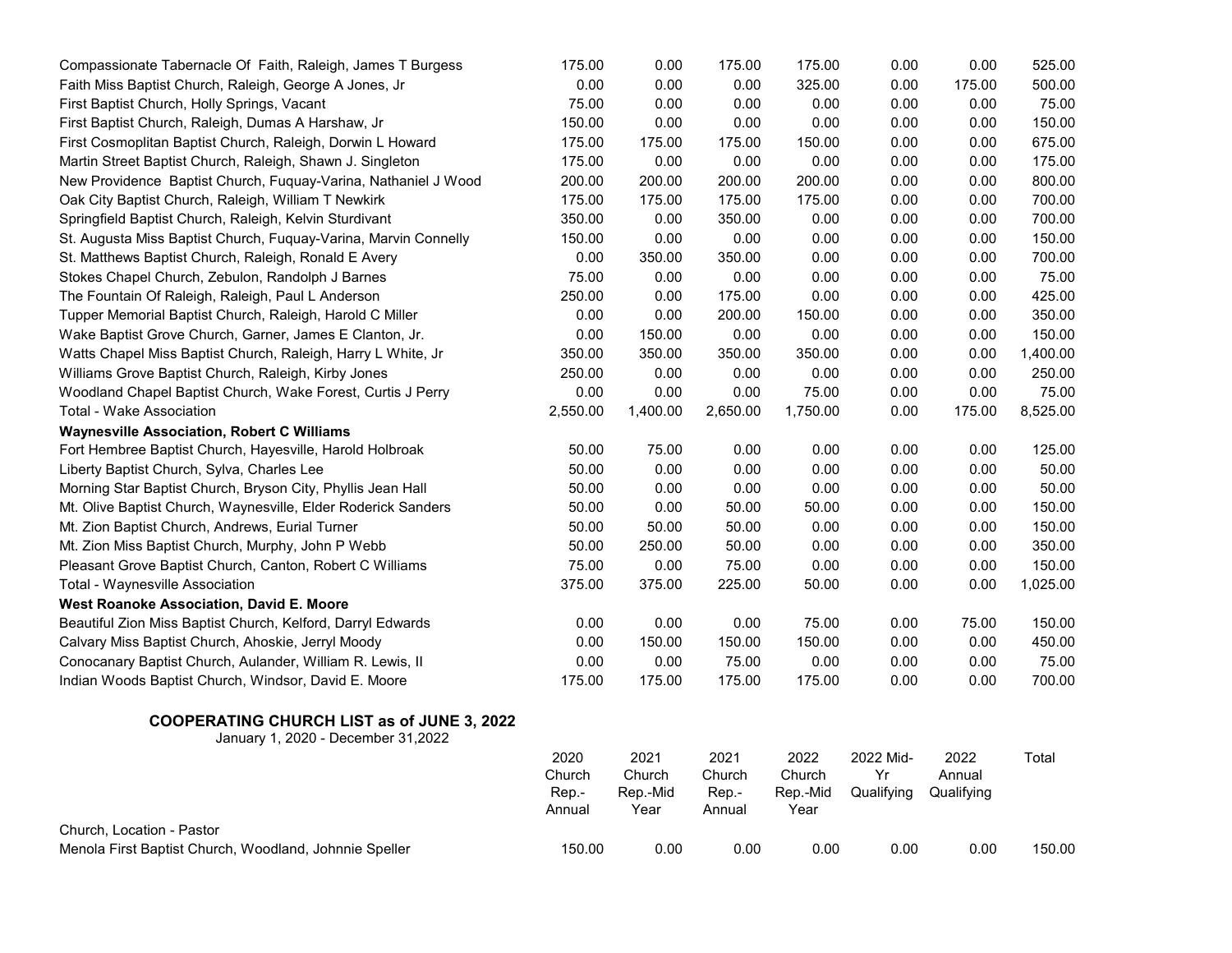| Mill Neck Baptist Church, Como, Melvin Wilson                                            | 75.00                             | 0.00                               | 0.00                              | 0.00                               | 0.00                          | 0.00                         | 75.00    |
|------------------------------------------------------------------------------------------|-----------------------------------|------------------------------------|-----------------------------------|------------------------------------|-------------------------------|------------------------------|----------|
| Mt. Olive Baptist Church, Lewiston, Samuel Shaw                                          | 150.00                            | 150.00                             | 75.00                             | 0.00                               | 0.00                          | 0.00                         | 375.00   |
| New Bethany Miss Baptist Church, Harrellsville, William C Clark                          | 0.00                              | 150.00                             | 0.00                              | 150.00                             | 0.00                          | 0.00                         | 300.00   |
| Oxley Hill Miss Baptist Church, Edenton, Vacant                                          | 0.00                              | 0.00                               | 75.00                             | 0.00                               | 0.00                          | 0.00                         | 75.00    |
| Piney Wood Chapel Baptist Church, Powellsville, Gregory K Ellis                          | 0.00                              | 0.00                               | 0.00                              | 150.00                             | 0.00                          | 150.00                       | 300.00   |
| Pleasant Oak Miss Baptist Church, Windsor, Linward James                                 | 0.00                              | 0.00                               | 0.00                              | 75.00                              | 0.00                          | 0.00                         | 75.00    |
| St. Luke Miss Baptist Church, Windsor, Kennedy L. Barber                                 | 50.00                             | 0.00                               | 0.00                              | 0.00                               | 0.00                          | 0.00                         | 50.00    |
| St. Mark Miss Baptist Church, Colerain, Paul Moore                                       | 0.00                              | 0.00                               | 50.00                             | 50.00                              | 0.00                          | 0.00                         | 100.00   |
| St. Paul Miss Baptist Church, Windsor, Ethel D Cofton                                    | 75.00                             | 0.00                               | 75.00                             | 75.00                              | 75.00                         | 0.00                         | 300.00   |
| Zion Grove Baptist Church, Aulander, James Mercer                                        | 75.00                             | 75.00                              | 75.00                             | 0.00                               | 0.00                          | 0.00                         | 225.00   |
| <b>Total - West Roanoke Association</b>                                                  | 750.00                            | 700.00                             | 750.00                            | 900.00                             | 75.00                         | 225.00                       | 3,400.00 |
| Western Union Association, Shedrick Bryant                                               |                                   |                                    |                                   |                                    |                               |                              |          |
| Western Union Association, Clinton, Shedrick Bryant                                      | 400.00                            | 0.00                               | 0.00                              | 0.00                               | 0.00                          | 0.00                         | 400.00   |
| First Baptist Church, Clinton, Leonard C Henry                                           | 0.00                              | 150.00                             | 150.00                            | 0.00                               | 0.00                          | 0.00                         | 300.00   |
| Free Union Baptist Church, Tarboro, William Suggs                                        | 50.00                             | 0.00                               | 0.00                              | 0.00                               | 0.00                          | 0.00                         | 50.00    |
| Ingold First Baptsit Church, Clinton, Jerry L Johnson                                    | 75.00                             | 75.00                              | 75.00                             | 75.00                              | 0.00                          | 0.00                         | 300.00   |
| Total - Western Union Association                                                        | 525.00                            | 225.00                             | 225.00                            | 75.00                              | 0.00                          | 0.00                         | 1,050.00 |
| Wilson Association, Roderick L. Tillery, Sr                                              |                                   |                                    |                                   |                                    |                               |                              |          |
| Barnes Chapel Miss Baptist Church, Wilson, Steven Kent                                   | 150.00                            | 0.00                               | 0.00                              | 0.00                               | 0.00                          | 0.00                         | 150.00   |
| Jackson Chapel Baptist Church, Wilson, E. Ray Bynum                                      | 150.00                            | 350.00                             | 0.00                              | 0.00                               | 0.00                          | 0.00                         | 500.00   |
| Total - Wilson Association                                                               | 300.00                            | 350.00                             | 0.00                              | 0.00                               | 0.00                          | 0.00                         | 650.00   |
| Yadkin Davie Association, Joel Shackleford                                               |                                   |                                    |                                   |                                    |                               |                              |          |
| Cedar Creek Miss Baptist Church, Mocksville, Coker Stewart                               | 0.00                              | 0.00                               | 0.00                              | 125.00                             | 50.00                         | 50.00                        | 225.00   |
| Clarks Memorial Baptist Church, Boonsville                                               | 50.00                             | 50.00                              | 50.00                             | 75.00                              | 0.00                          | 0.00                         | 225.00   |
| Total - Yadkin Davie Association                                                         | 50.00                             | 50.00                              | 50.00                             | 200.00                             | 50.00                         | 50.00                        | 450.00   |
| Yadkin Philadelphia Association, Robert L Sanders                                        |                                   |                                    |                                   |                                    |                               |                              |          |
| Piney Grove West Miss Baptist Church, Waxhaw, Robert L Sanders                           | 50.00                             | 50.00                              | 50.00                             | 50.00                              | 0.00                          | 0.00                         | 200.00   |
| Total - Yadkin Philadelphia Association                                                  | 50.00                             | 50.00                              | 50.00                             | 50.00                              | 0.00                          | 0.00                         | 200.00   |
| Yadkin Valley Association, James B Ferguson                                              |                                   |                                    |                                   |                                    |                               |                              |          |
| Patterson Grove MBC, Lenoir                                                              | 50.00                             | 0.00                               | 0.00                              | 0.00                               | 0.00                          | 0.00                         | 50.00    |
| Total - Yadkin Valley Association                                                        | 50.00                             | 0.00                               | 0.00                              | 0.00                               | 0.00                          | 0.00                         | 50.00    |
| Zion Association, Jerry Tyson                                                            |                                   |                                    |                                   |                                    |                               |                              |          |
| Ebenezer Miss Baptist Church, Wadesboro, Alban S Burney                                  | 150.00                            | 150.00                             | 150.00                            | 150.00                             | 0.00                          | 0.00                         | 600.00   |
| Friendship Baptist Church, Monroe, Larry L Leake                                         | 0.00                              | 0.00                               | 75.00                             | 0.00                               | 0.00                          | 0.00                         | 75.00    |
| <b>COOPERATING CHURCH LIST as of JUNE 3, 2022</b><br>January 1, 2020 - December 31, 2022 |                                   |                                    |                                   |                                    |                               |                              |          |
|                                                                                          | 2020<br>Church<br>Rep.-<br>Annual | 2021<br>Church<br>Rep.-Mid<br>Year | 2021<br>Church<br>Rep.-<br>Annual | 2022<br>Church<br>Rep.-Mid<br>Year | 2022 Mid-<br>Yr<br>Qualifying | 2022<br>Annual<br>Qualifying | Total    |

Church, Location - Pastor